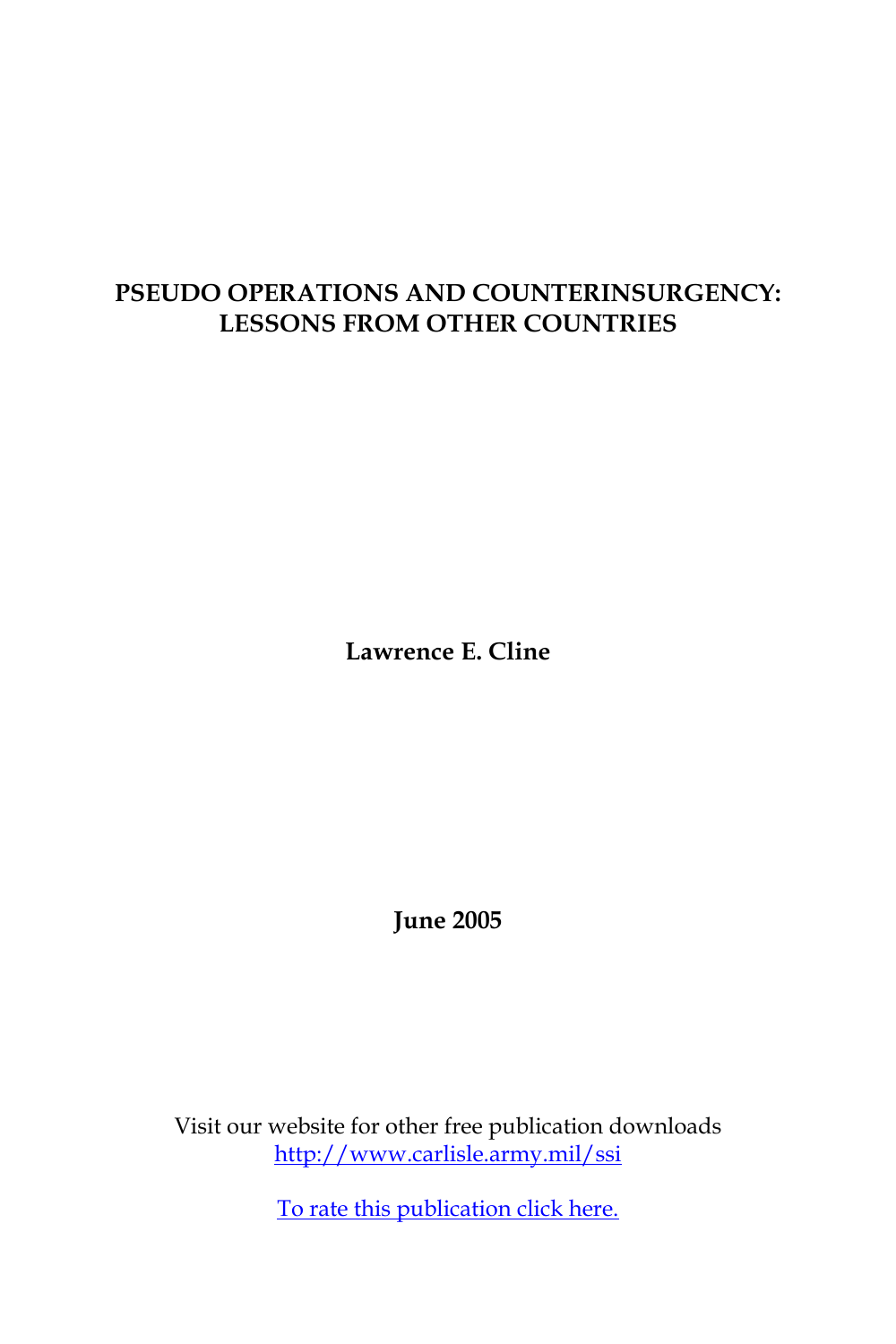This manuscript was funded by the U.S. Army War College External Research Associates Program. Information on this program is available on our website, *http://www.carlisle.army.mil/ssi/*, at the Publishing button.

\*\*\*\*\*

 The views expressed in this report are those of the author and do not necessarily reflect the official policy or position of the Department of the Army, the Department of Defense, or the U.S. Government. This report is cleared for public release; distribution is unlimited.

 Comments pertaining to this report are invited and should be forwarded to: Director, Strategic Studies Institute, U.S. Army War College, 122 Forbes Ave, Carlisle, PA 17013-5244.

\*\*\*\*\*

\*\*\*\*\*

 All Strategic Studies Institute (SSI) monographs are available on the SSI Homepage for electronic dissemination. Hard copies of this report also may be ordered from our Homepage. SSI's Homepage address is: *http://www.carlisle.army. mil/ssi/*

\*\*\*\*\*

 The Strategic Studies Institute publishes a monthly e-mail newsletter to update the national security community on the research of our analysts, recent and forthcoming publications, and upcoming conferences sponsored by the Institute. Each newsletter also provides a strategic commentary by one of our research analysts. If you are interested in receiving this newsletter, please let us know by e-mail at *SSI\_Newsletter@carlisle.army.mil* or by calling (717) 245-3133.

#### ISBN 1-58487-199-7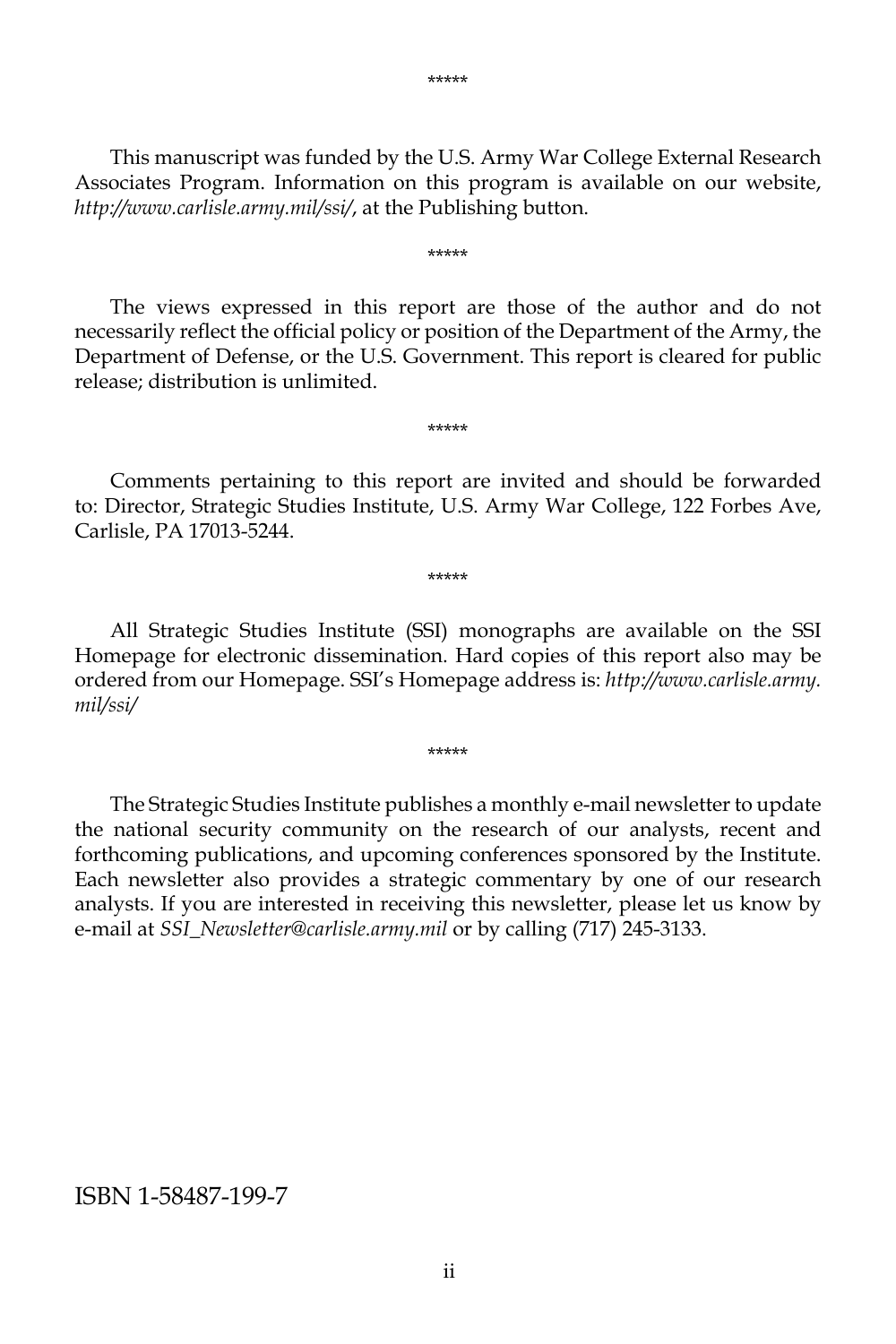#### **FOREWORD**

 This monograph examines the role of pseudo operations in several foreign counterinsurgency campaigns. Pseudo operations are those in which government forces disguised as guerrillas, normally along with guerrilla defectors, operate as teams to infiltrate insurgent areas. This technique has been used by the security forces of several other countries in their operations, and typically it has been very successful.

 A number of factors must be taken into account before attempting pseudo operations, especially their role in the intelligence and operational systems. Although it is likely that most insurgent movements have become more sophisticated, many of the lessons learned from previous pseudo operations suggest their continued usefulness in counterinsurgency campaigns.

DOUGLAS C. LOVELACE, JR.

Director Strategic Studies Institute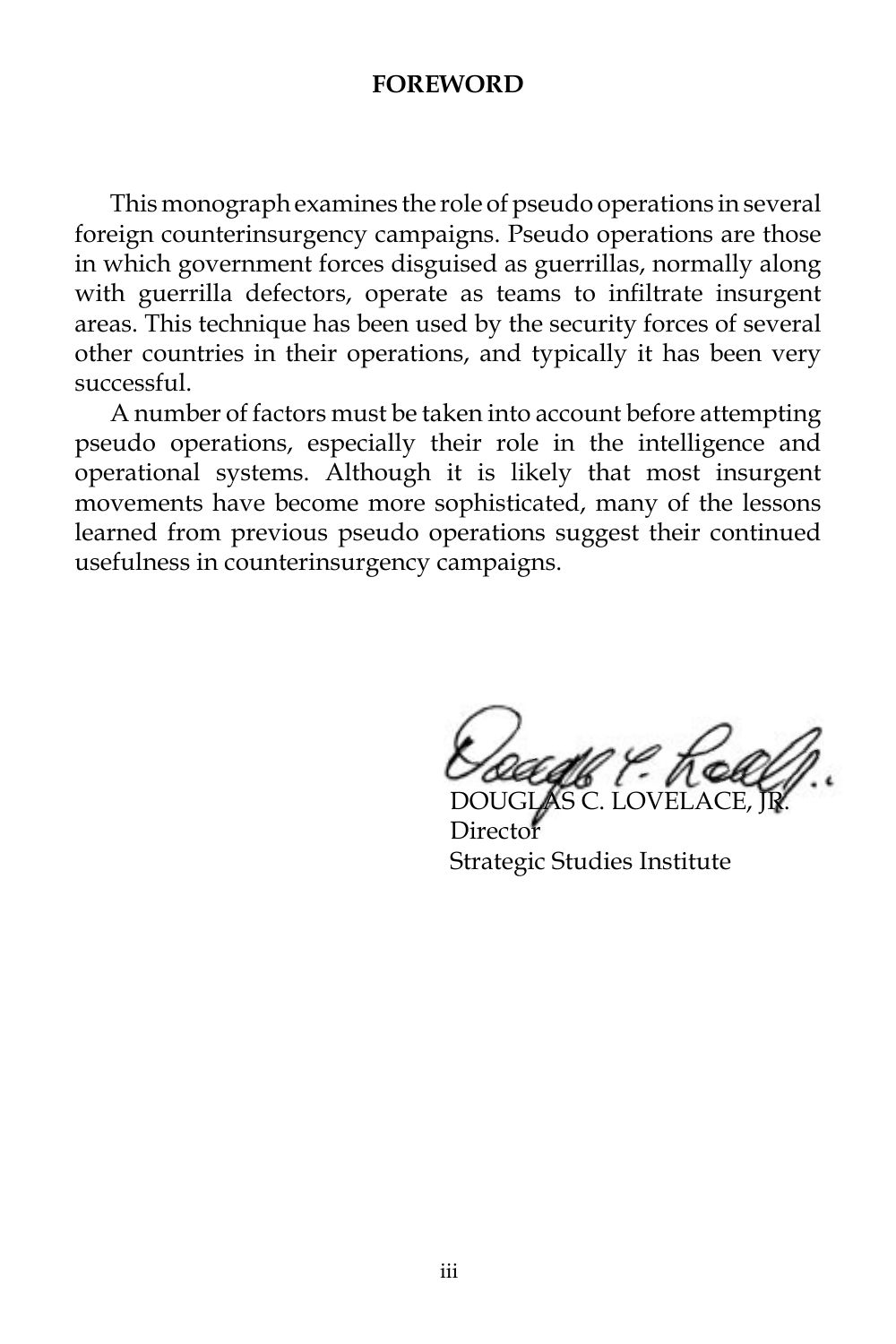### **BIOGRAPHICAL SKETCH OF THE AUTHOR**

LAWRENCE E. CLINE is a regular instructor with the Center for Civil-Military Relations, Naval Postgraduate School, Monterey, California. He provides programs for foreign military and government officials in developing national counterterrorism strategies and in intelligence reform. He also is a professor of intelligence studies at American Military University and adjunct professor at Troy University and Norwich University. Dr. Cline is a retired U.S. Army Military Intelligence officer, and was trained as a Middle Eastern Foreign Area officer. He served as a United Nations (UN) Military Observer in Egypt and in Lebanon during its civil war; a staff officer with 7th Special Forces Group; advisor in El Salvador during its civil war; senior intelligence analyst with Central Command during Operation DESERT STORM; and as intelligence production chief for United Task Force (UNITAF) in Somalia. His final assignment was as Chief, Middle East Intelligence Branch, J-2, Joint Chiefs of Staff. Dr. Cline earned his Ph.D. in Political Science from the State University of New York at Buffalo, with his dissertation on Islamically-based insurgent movements.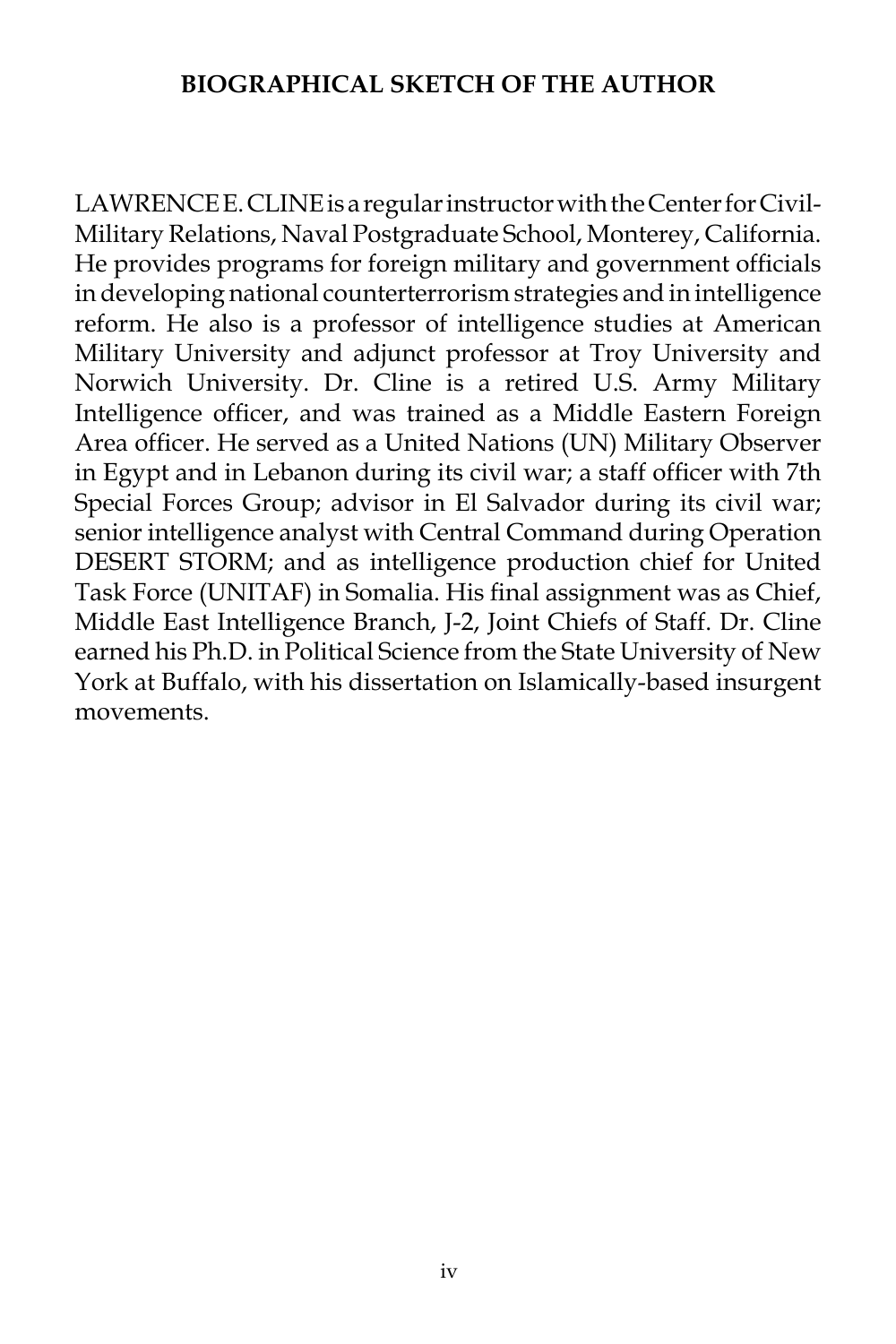### **SUMMARY**

 Pseudo operations, in which government forces and guerrilla defectors portray themselves as insurgent units, have been a very successful technique used in several counterinsurgency campaigns. Pseudo teams have provided critical human intelligence and other support to these operations.

 These operations, although of considerable value, also have raised a number of concerns. Their use in offensive missions and psychological operations campaigns has, at times, been counterproductive. In general, their main value has been as human intelligence collectors, particularly for long-term background intelligence or for identifying guerrilla groups that then are assaulted by conventional forces. Care must be taken in running these operations both to avoid going too far in acting like guerrillas, and in resisting becoming involved in human rights abuses.

 Just who should control pseudo operations has been somewhat contentious, but the teams typically have worked for police services or intelligence agencies. This has been largely a result of weaknesses in the military intelligence system. Ideally, strengthening military intelligence structures to support pseudo operations would be the best solution since it would provide better connectivity between the pseudo teams and response forces.

 Several factors have marked successful pseudo operations. First has been a system of incentives for insurgents to defect to the government. These incentives can be positive, usually monetary rewards for surrendering; or negative, causing insurgents to cooperate to avoid severe punishment. A mix of these forms has proven to be very effective, with very few incidents of insurgents redefecting to the guerrilla side. In general, the role of guerrilla defectors has been critical in successful operations.

 A critical environmental factor enabling pseudo team success is weakness in insurgent command and communications systems. Pseudo forces can thrive in environments in which guerrilla forces have problems in their communications and in which centralized control of the guerrilla groups has been weakened. Pseudo teams,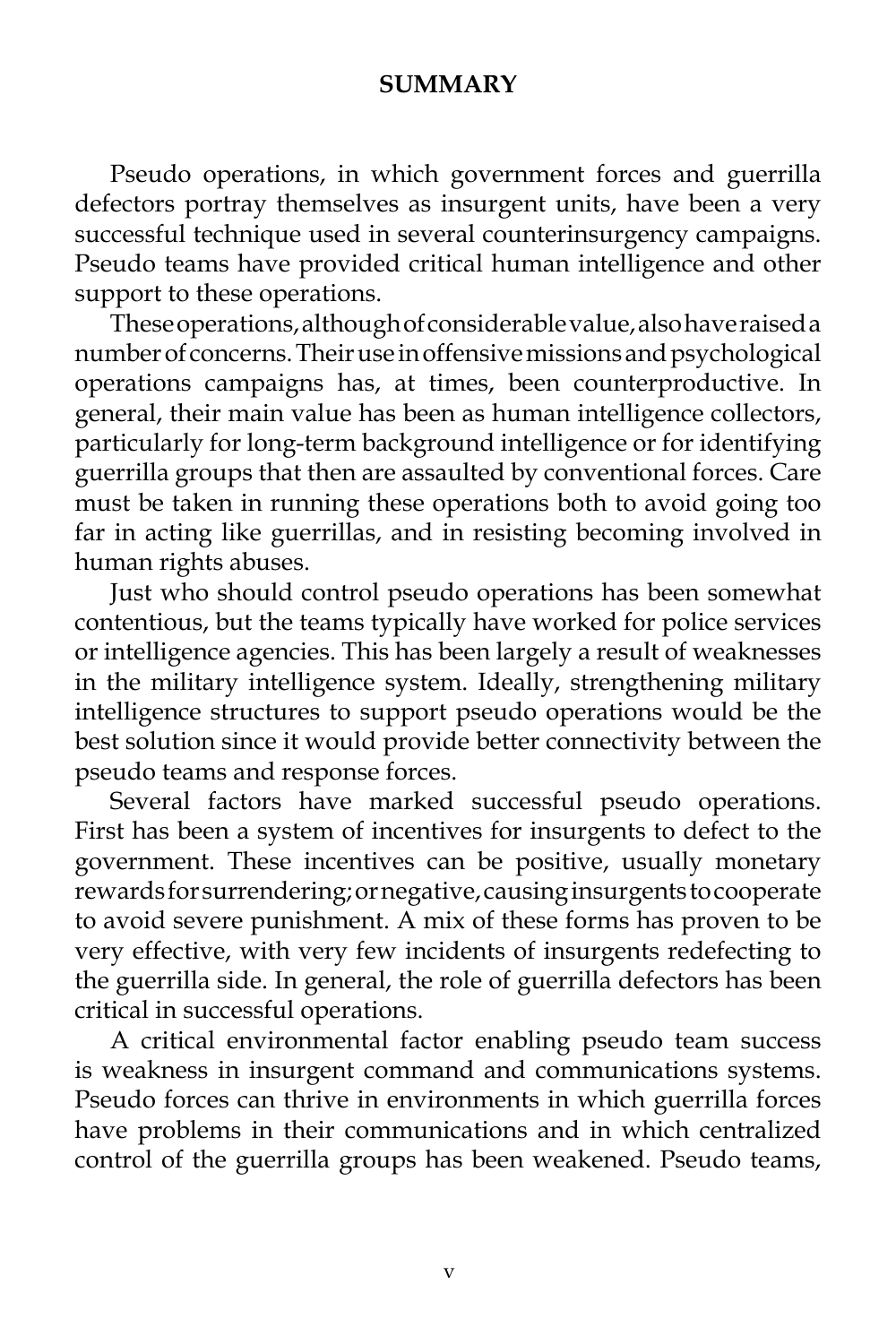in fact, can help create a synergistic cycle by further weakening insurgent command and control, leading to even more opportunities for their use.

 The final critical element of these operations is the effectiveness of the response to the intelligence the teams collect, and coordination with other government forces. Unless government response forces, whether military, police, or intelligence services, are well-trained and prepared to take full advantage of the intelligence provided by pseudo teams, these operations are unlikely to have their maximum impact. Also, unless secure systems are established to avoid interference between the pseudo groups and other security forces, the teams can be in as much danger from their own side as they are from the insurgents.

 Pseudo operation strategies used in earlier counterinsurgency campaigns can offer valuable lessons for future missions. It is likely that most guerrilla movements have become more sophisticated in their operations; as a result, pseudo teams must also develop better techniques. Still, the pseudo operations strategy should provide major benefits against insurgent groups.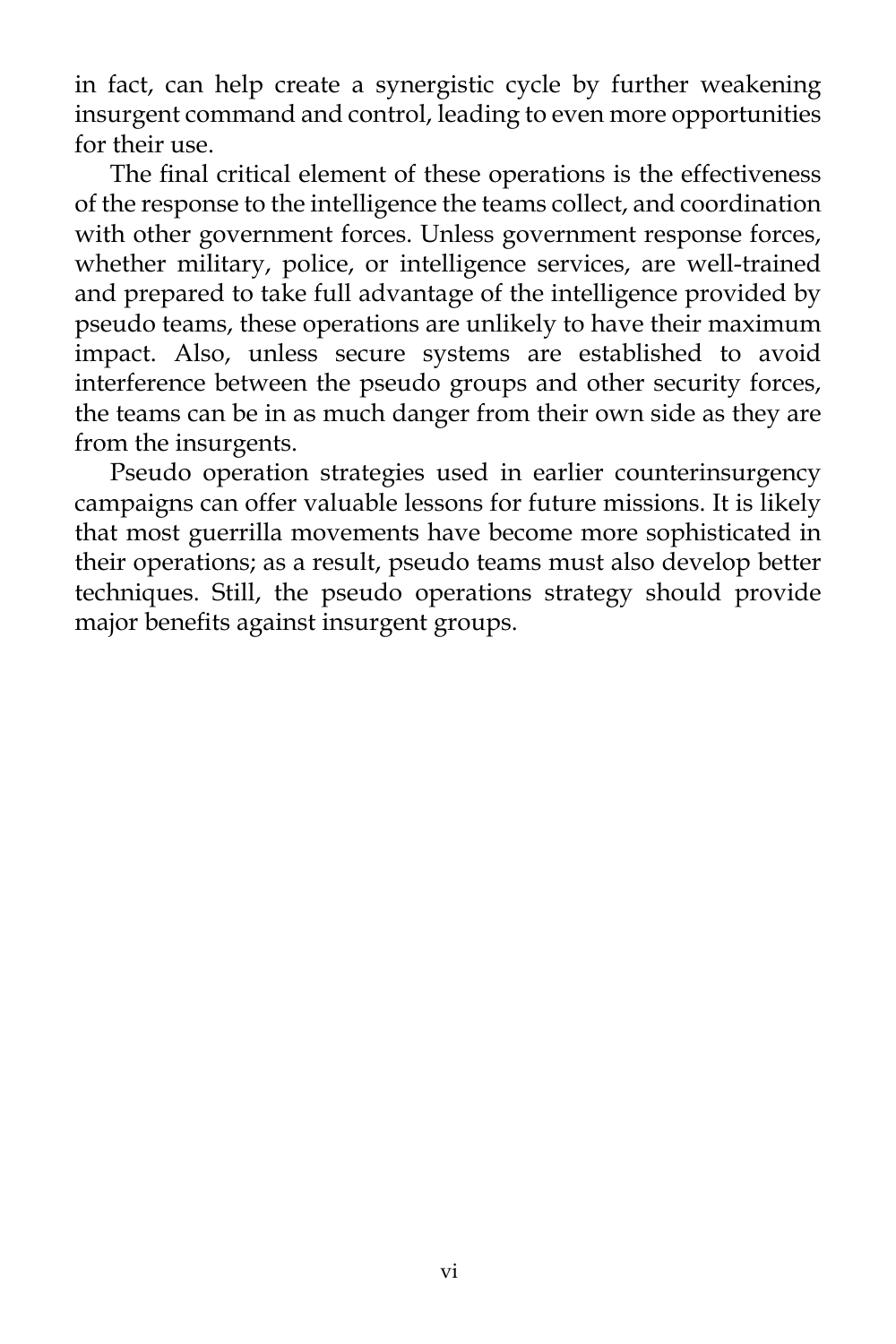### **PSEUDO OPERATIONS AND COUNTERINSURGENCY: LESSONS FROM OTHER COUNTRIES**

 The term "pseudo operations" (or some variant of it) indicates the use of organized teams which are disguised as guerrilla groups for long- or short-term penetration of insurgent-controlled areas. They should be distinguished from the more common police or intelligence infiltration of guerrilla or criminal organizations. In the latter case, infiltration is normally done by individuals. Pseudo teams, on the other hand, are formed as needed from organized units, usually military or paramilitary.

 The use of pseudo teams has been a hallmark of a number of foreign counterinsurgency campaigns. In most cases, these operations have been very successful. This monograph examines the record of several of these cases, discusses some issues raised by these types of operations, and suggests key lessons learned.

#### **THE HUK INSURRECTION**

 An early example of pseudo-guerrillas was during the Huk Insurrection in the Philippines from 1946-55. The principal unit to be devoted to pseudo operations was the so-called Force X. The group initially was formed in 1948 by members of the Philippine Constabulary:

The basic idea was to make this specially trained force into a realistic pseudo-Huk unit that could, in enemy guise, infiltrate deep into enemy territory. The 47 initial members of Force X were dressed and equipped like Huks. They were taught in a remote rain forest base to talk and act like Huks by four captured guerrillas who had been "tested, screened, and reindoctrinated to our side and brought to the training base to serve as instructors." The principal aim was to enable government forces to get close enough to guerrilla forces to eliminate selected targets.<sup>1</sup>

 One very successful mission of this type is worth describing for an indication of how the Force X concept was used:

Accompanied by three military intelligence agents, a group of 20 former Huks were infiltrated into [Panay's] interior. After 3 months of gathering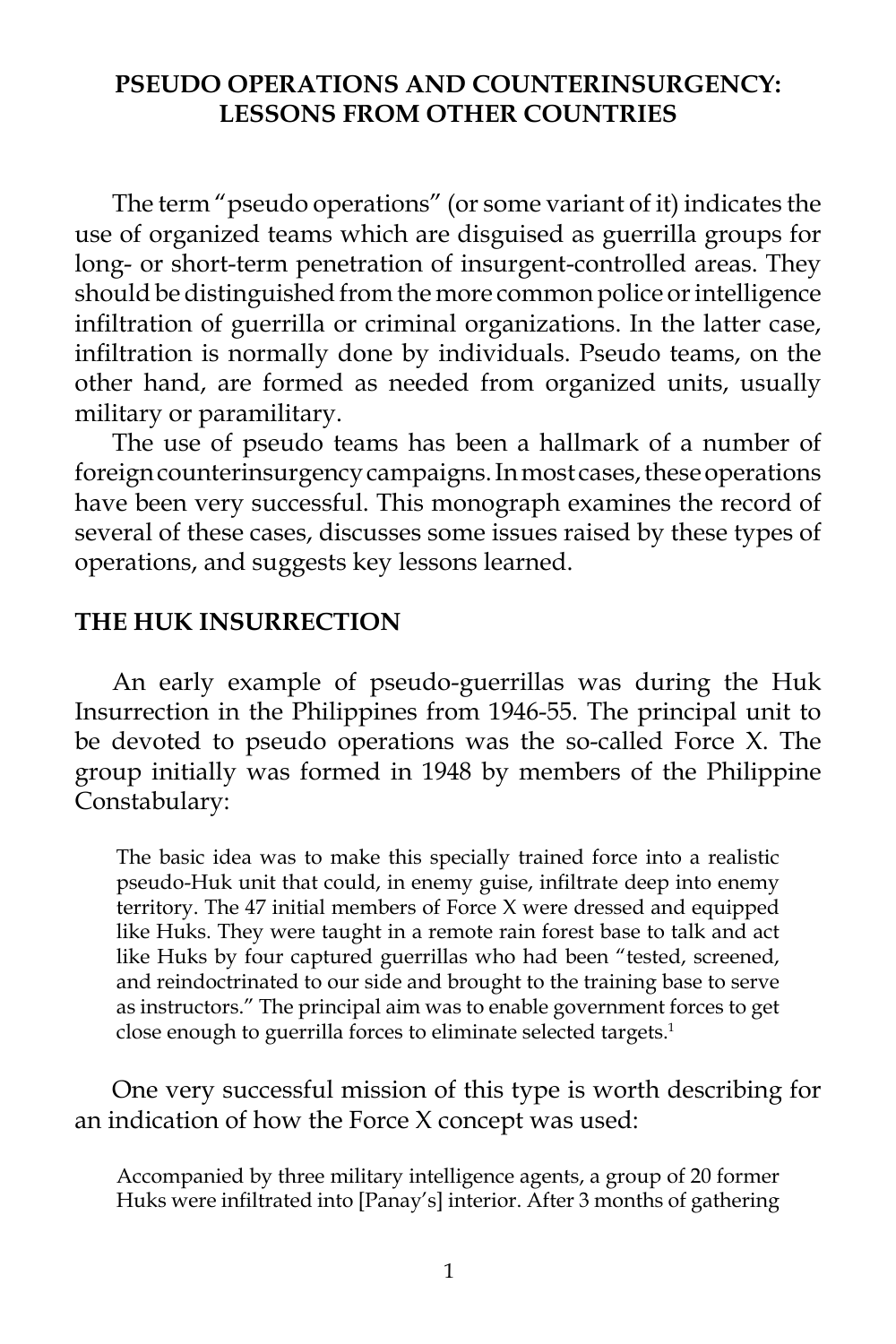information, establishing their cover as a bona fide Huk unit, and gaining the confidence of the island's Huk leadership, they hosted a "by invitation only" barbecue for the Panay High Command. Between the ribs and potato salad, the covert government force sprang an ambush that killed or captured nearly all the Panay commanders and crippled the organization on the island for the duration of the campaign.2

 Beyond the assassination campaign against the Huk cadre, the members of Force X also engaged in psychological operations and various "dirty tricks" campaigns, to include planting doctored ammunition in Huk ammunition caches that would explode when fired.<sup>3</sup> They also were used for long-term intelligence collection.

 A similar unit to Force X was established later in the anti-Huk campaign. This was called Charlie Company. Due to the Huks' awareness of earlier Force X operations, Charlie Company operations normally did not involve actually trying to link with guerrilla groups. Instead, they operated small team reconnaissance operations while dressed either in uniform or in guerrilla disguises; in some cases, they would also conduct "snatch" missions while dressed as guerrillas.<sup>4</sup>

### **MALAYA**

 During the same period, the British were conducting generally similar pseudo operations in their campaign against the Malayan Races Liberation Army (MRLA), a predominantly Chinese-based insurgent group. This group was called "communist terrorists" (CTs) by the British. Originally, the use of pseudo-guerrillas was bottom driven, with police Special Branch officers in the districts initiating the teams.

 One of these operations typified the use of pseudo teams. A Special Branch officer established links with a MRLA section leader by arranging for his wife to deliver her baby in a government hospital. After becoming closer to the leader, the Special Branch officer made a deal with him. The leader led a column of six insurgents out of the jungle into a deliberate ambush in which the leader was carefully identified ahead of time and spared. Chinese British soldiers then donned the dead insurgents' uniforms and were led back into the jungle by the MRLA member. From there, they operated against higher ranking members of the insurgency.<sup>5</sup>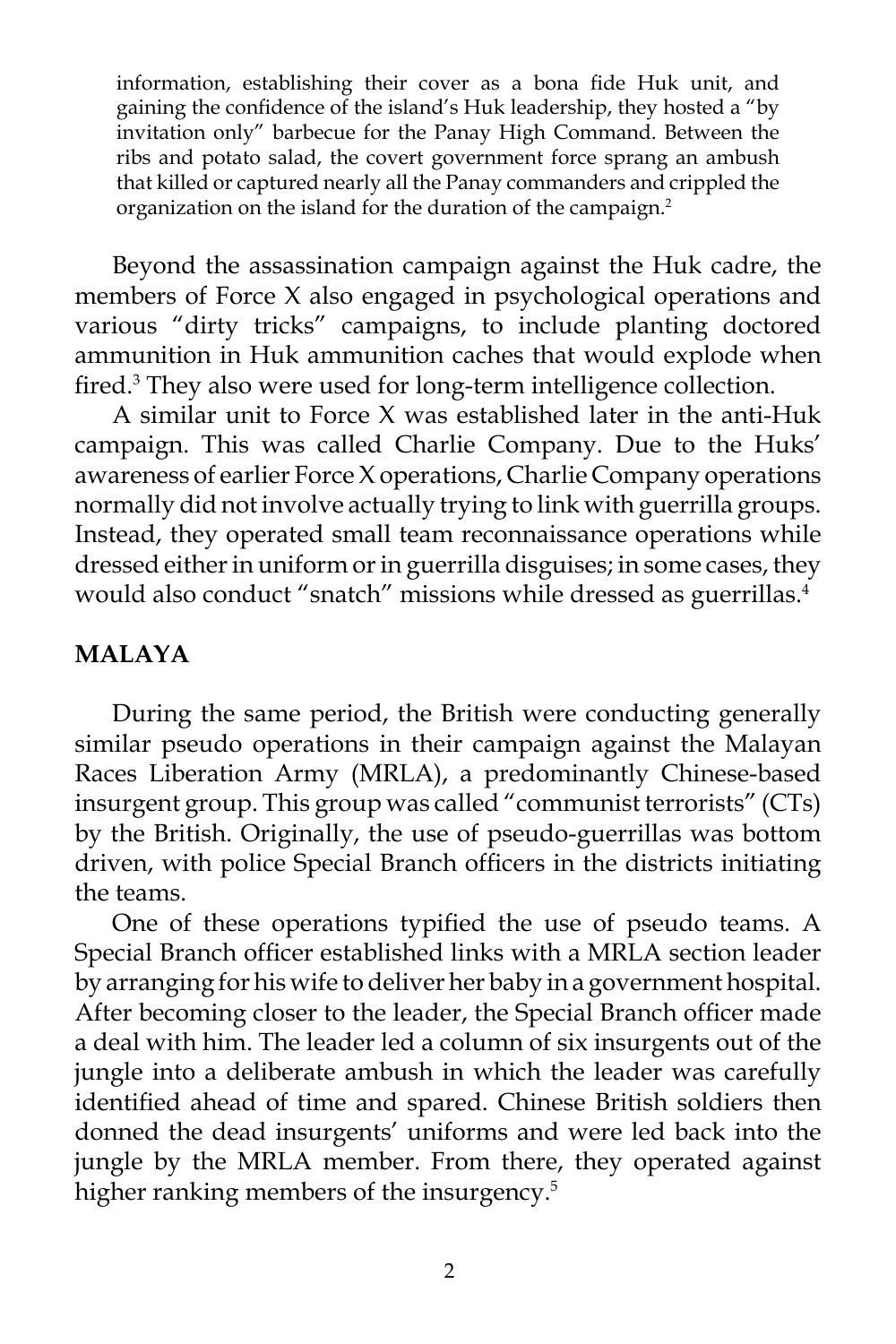Robert Thompson, one of the principal civilian architects of the counterinsurgency campaign argued that the captured insurgents,

needed to "belong" to some organization in place of the Communism they had renounced; he believed they tended to turn to other ex-CTs for guidance in the new world into which they had just emerged . . . . [I]n a strange way they could only justify their escape from Communism by being personally involved in the struggle against it―which was why time after time they begged to lead patrols back into the jungle to attack their former comrades.6

 Another author offered a more practical reason for the willingness of captured or surrendered insurgents to cooperate: They needed "to kill off all the Communists who knew them, and knew of their defection or capture, before this news could be spread around to the Traitor Killing Squads, which might extract retribution from relatives."7 Whether from practical considerations or more complicated psychological factors, surrendered or captured MRLA members tended to cooperate with British authorities once under their control.

 In Malaya, one aspect of dealing with surrendered or captured guerrillas presented a difficulty that has surfaced in other campaigns. Psychological operations campaigns stressed the good treatment of surrendered insurgents in an effort to inspire others to surrender voluntarily. For other guerrillas to believe this approach, however, it was necessary to publicize the current satisfaction of those who had already surrendered through photographs and broadcasts.8 This approach, of course, conflicted with the requirement to keep hidden the identities of those guerrillas who had agreed to cooperate as pseudo-guerrillas.

 The British also used pseudo-guerrillas for some psychological operations including disguising some troops as MRLA members, then launching a false bombing raid on their position. The troops were made up to look wounded and then sent into areas where they would encounter insurgents and spread tales of the effectiveness of British targeting. In general, however, the pseudo teams were used for intelligence collection and to target guerrilla camps for bombing raids.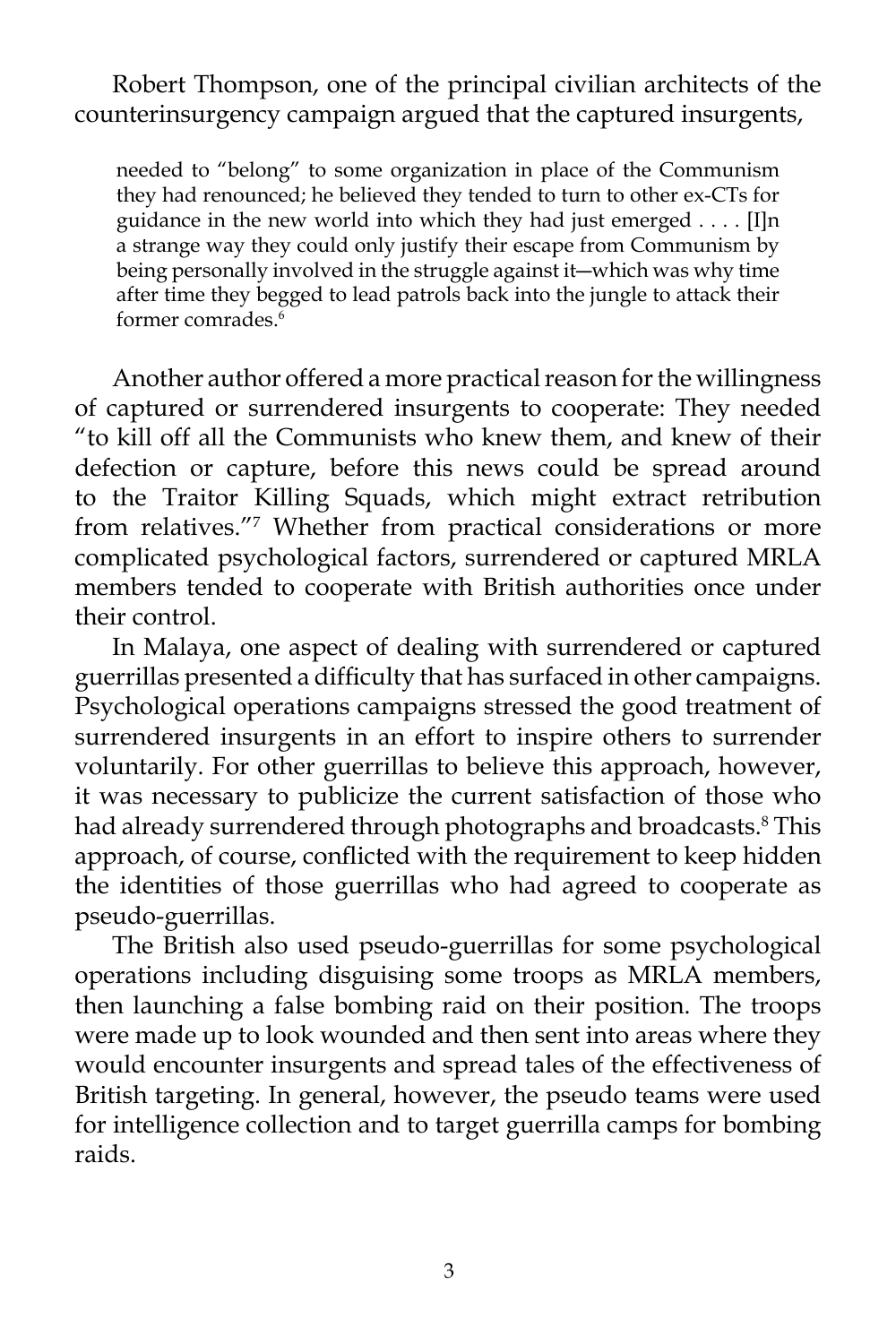# **KENYA AND THE MAU MAU**

 From 1952 to 1960, the British fought a counterinsurgency campaign against the tribally-based insurgent group called the Mau Mau in Kenya. The command and control system for British operations in Kenya consisted of provincial headquarters, with a provincial emergency committee consisting of police and army representatives, and district committees established below them with similar members.

 The group with the principal responsibility for intelligence collection was the Special Branch of the police rather than military intelligence officers. Due to the increased demands placed on Special Branch by the Mau Mau operations, the army seconded sergeants from the Kenya Regiment to serve as Field Intelligence Assistants (FIAs). These FIAs were posted to "outlying parts" of the districts to collect information.<sup>9</sup>

 After the FIA system was established, the army headquarters then began assigning some army officers at the district level as District Military Intelligence Officers (DMIO) to work with the Special Branch officers. It was not until later in the counterinsurgency campaign that an army officer was assigned to Special Branch headquarters to serve as the principal liaison to coordinate the operations of the army and Special Branch nationally.10

 Most of the officers and noncommissioned officers had little or no formal intelligence training or background. Frank Kitson, who was key in developing the concept of pseudo-guerrillas in Kenya, noted the attitude of his superiors when he was appointed as a DMIO: "[I]f we could not be of any use, could we please not be a nuisance?"<sup>11</sup>

 Kitson's original concept was simply to develop camps in which the British "could keep a handful of Africans who could help [the FIA] with his interrogations and who could move around the countryside planting . . . and visiting informers."12 In rather short order, however, he discovered that captured Mau Mau were willing to work actively against their former comrades. Former Mau Mau were used to train British African troops and deployed with these troops in the field against the insurgents. As with Malaya, the initial deployment of the pseudo-guerrillas was bottom driven, with official approval from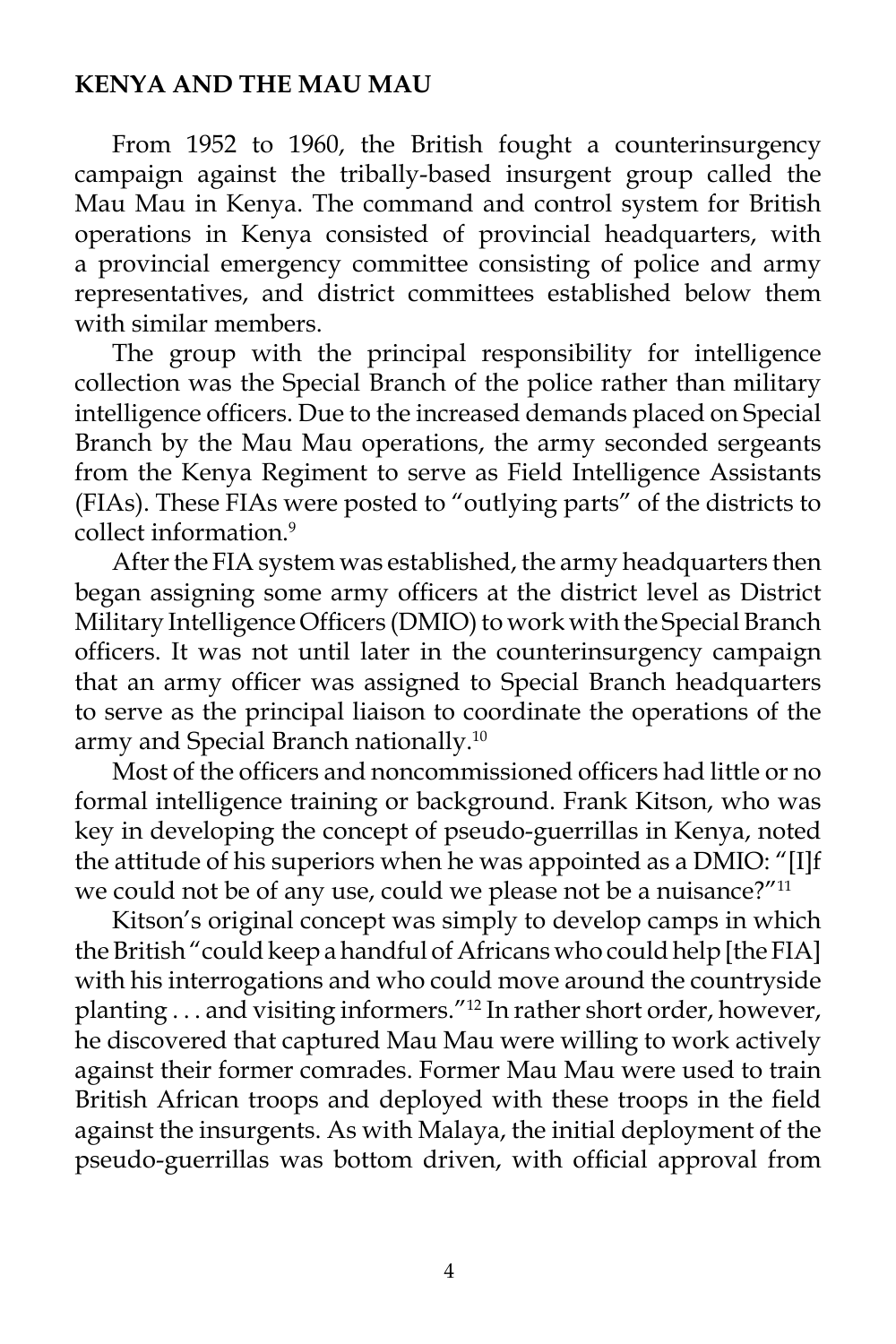the British headquarters following only after a number of operations had been run. In about a year, the original small pseudo group had grown to a force of about 200.13

 These teams were used primarily to collect long-term information and intelligence since, as Kitson notes, ". . . if we always directed Security Forces onto gangs immediately after visiting them, the terrorists would soon tumble to the idea."14 It was only when a particularly valuable target was encountered that the teams would launch direct attacks, unless, of course, a team came under immediate threat. Even when the pseudo teams (normally called "pseudo gangs" by the British) launched direct operations against insurgent groups, they typically tried to capture as many as possible rather than to kill them.

 One tool that proved very useful in identifying Mau Mau members―a number of whom then were turned to the government's side―was the "hooded man" system:

The Coleman Scheme was to have many more hooded men than Special Branch had used. He wanted at least 10 each time and possibly more . . . The FIA would then disguise the man before he came into contact with the other hooded men, some of whom might be prisoners rather than informers. When they were all safely hidden behind their masks, they would be assembled and sat down in a row of chairs, with one of our men standing behind each one. No hooded man was allowed to talk to another . . . When all was ready, the suspects would walk past the hooded men. If they recognized anyone they would give brief particulars to the FIA standing behind their chair. If a suspect was recognized by three or four of the hooded men and if the particulars given to the FIAs corresponded, then it was a safe assumption that they had picked the right man. In this way, we collected a lot of information about people, and we also caught many senior Mau Mau supporters. Quite often we would even get active gangsters in the net.<sup>15</sup>

 Although Kitson admitted that it was a "gross oversimplification," he noted that in terms of recruiting former insurgents to serve with the pseudo teams, the Mau Mau could be divided into three categories. The first was what might be termed the "true believers," for whom "the only thing to do was to give him away as soon as possible." The second category was those who "had merely joined because all their friends had done so, and because life was getting rough in the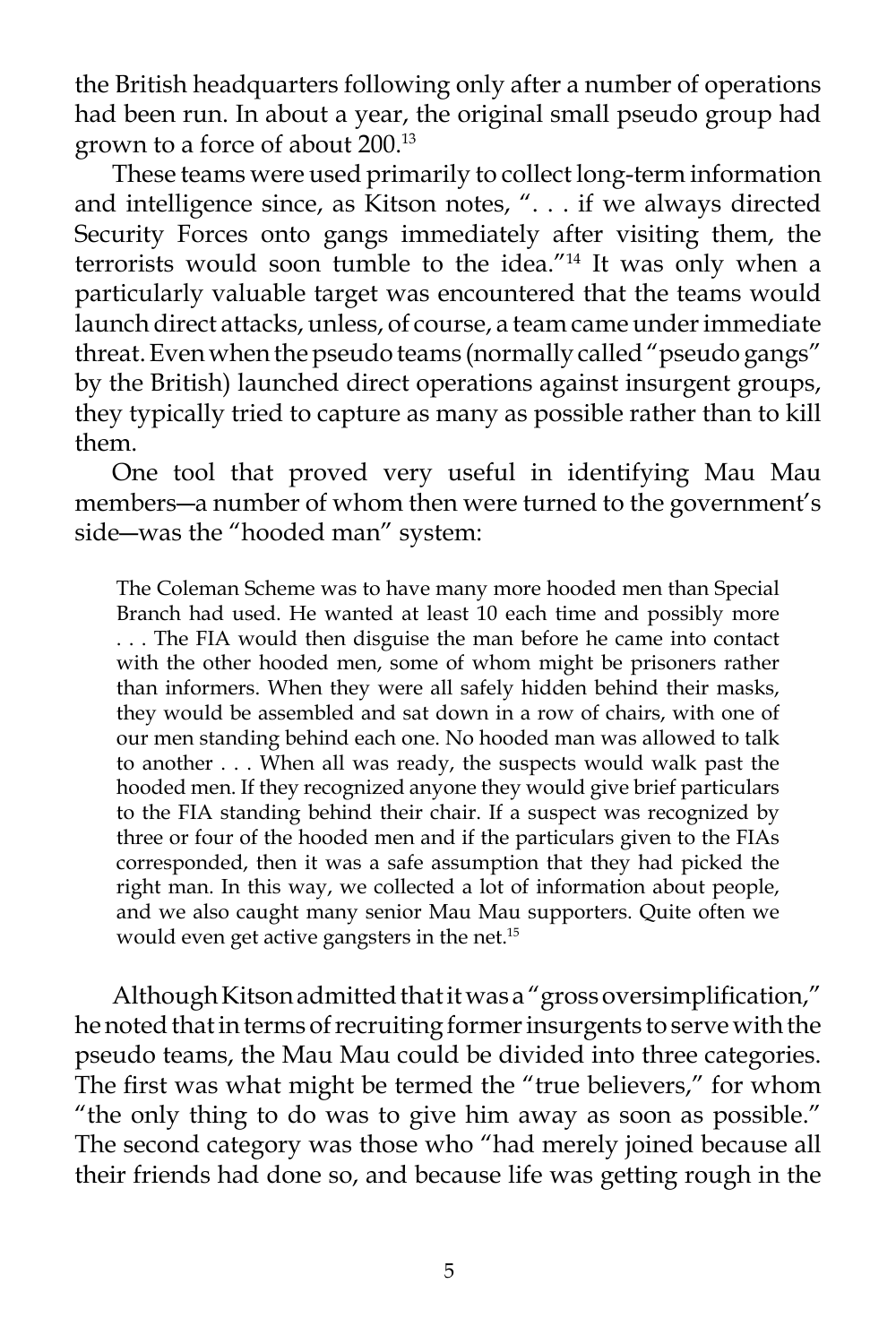Reserve." In general, Kitson found them unsuitable for the teams. The final category was "the Africans who joined the gangs from a spirit of adventure." He found the last group to be the best prospects for his teams.<sup>16</sup>

 Training―or "taming" as Kitson calls it―of guerrilla defectors for the pseudo teams involved three phases. The first phase involved harsh treatment of the prisoner, including chaining him and feeding him only the most basic food. In the second stage, "the candidate would be incorporated gradually into the community as a friend but would not be told much about the business nor would he be left by himself." Finally, "[h]e could sleep with the others, carry arms, do sentry duty or go out by himself." Kitson states that after the system became fully implemented, the whole process could occasionally be completed in as little as 24 hours.<sup>17</sup>

 Early operations of the pseudo gangs took place primarily in settled areas rather than in the "forest." As the Mau Mau began being forced away from the population, the pseudo team concept expanded to longer-term jungle operations, which put much more stress on the teams.<sup>18</sup> They did have some success in their operations, although it does not appear to have resulted in as much impact as in their previous operations.

 Although most of the pseudo gangs' activities involved very small scale operations, they had a definite impact on the counterinsurgency campaign. Kitson concluded that by 1954 his teams "had probably accounted for more actual gang members and weapons than any of the large military operations in the past six months."19 Since the guerrillas operated predominantly in small groups, with problems in communications between the various groups, the environment was ideal for pseudo operations.

### **THE FRENCH EXPERIENCE**

 The French military in Indochina and Algeria would have seemed well-placed to use pseudo operations extensively. During the French campaign in Indochina, about 325,000 of the 500,000 French troops were Indochinese, giving them a natural base for pseudo forces.20 Nevertheless, virtually all these native troops were used in conventional units.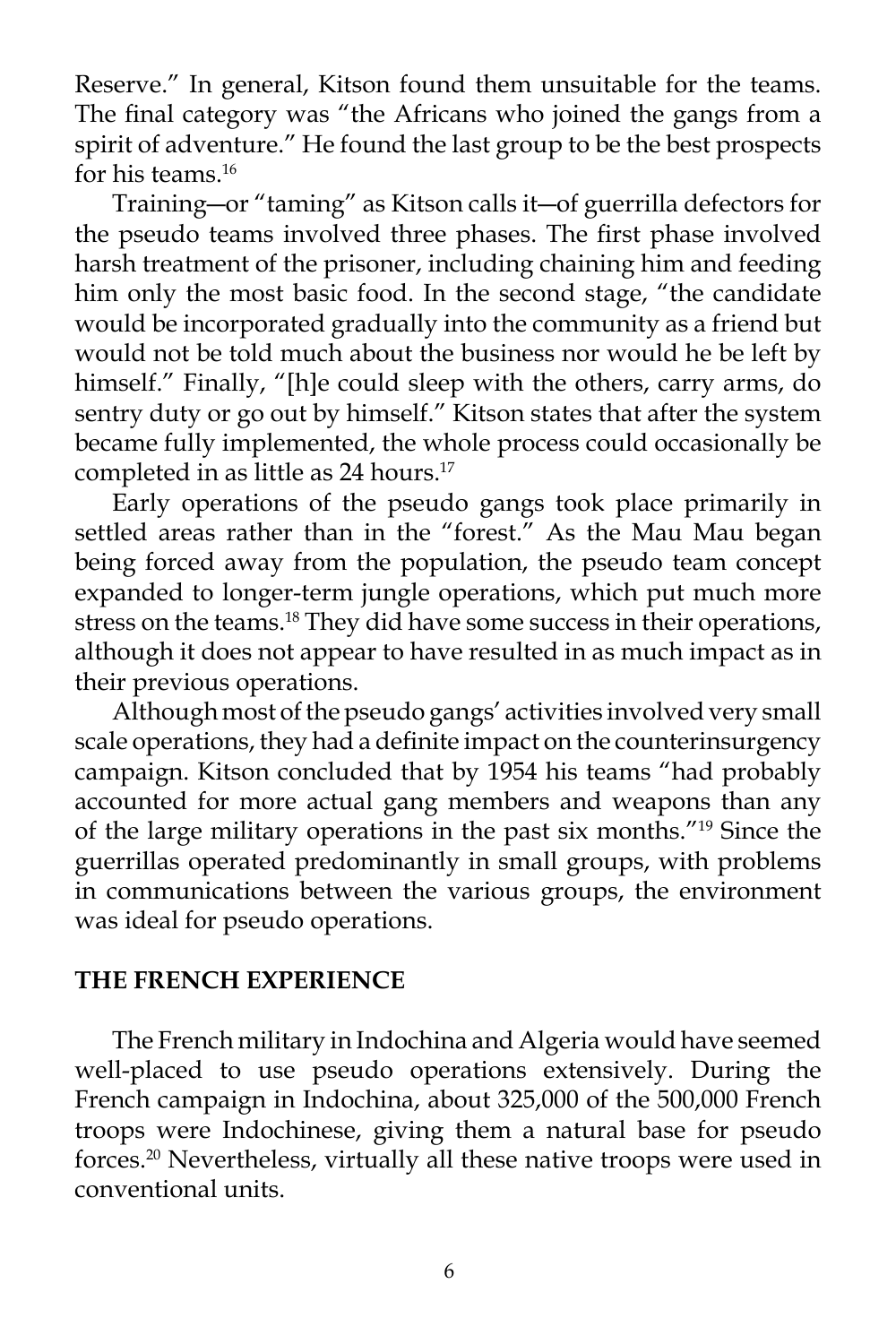The French, however, did establish guerrilla groups based on native tribal groups. These units, called the *Groupement de Commandos Mixtes Aéroportés* (Composite Airborne Commando Group or GCMA)―later renamed the *Groupement Mixte d'Intervention* (GMI) or Mixed Intervention Group―were intended to conduct guerrilla operations to attack Viet Minh rear areas. The GCMA was a subordinate element of the *Service de Documentation Extérieure et de Contre-Espionnage* (French Counterintelligence Service) in Indochina. Although relatively effective, the GCMA basically was a "conventional" guerrilla force rather than a form of pseudo operation.<sup>21</sup>

 In Algeria, the French used a large number of native Algerian troops called *harkis.* In total, over 180,000 *harkis* served in the war, a larger number of troops than was fielded by the FLN (National Liberation Front, the independence group).<sup>22</sup> These soldiers generally were used in conventional formations either in all-Algerian units commanded by French officers or in mixed units. They also were employed as platoon or below sized units attached to French battalions in a role akin to the use of Kit Carson Scouts by the United States in Vietnam.23 *Harki* units in this third use were designed primarily in an intelligence gathering role, with some reported minor pseudo operations in support of their intelligence collection.<sup>24</sup> The extent of these pseudo operations appears to have been very limited both in time and scope, however.

 The most widespread use of pseudo type operations was during the "Battle of Algiers" in 1957. The principal French employer of covert agents in Algiers was the Fifth Bureau, the psychological warfare branch. In addition to other better known French counterinsurgency measures such as a block warden system and widespread use of torture to extract information, the Fifth Bureau also made extensive use of "turned" FLN members:

Among the most specialised stratagems within intelligence-led counter terrorism was the ploy to reverse the loyalties of captured FLN militants, so that after being interrogated they worked for French intelligence . . . [Captain Paul-Alain] Leger [of the 10th Paras] ran a network of former FLN activists whom he "turned" and sent back into the Algiers Casbah after "persuading" them to change sides by torture or by threats against their families. These agents were disguised as street sweepers and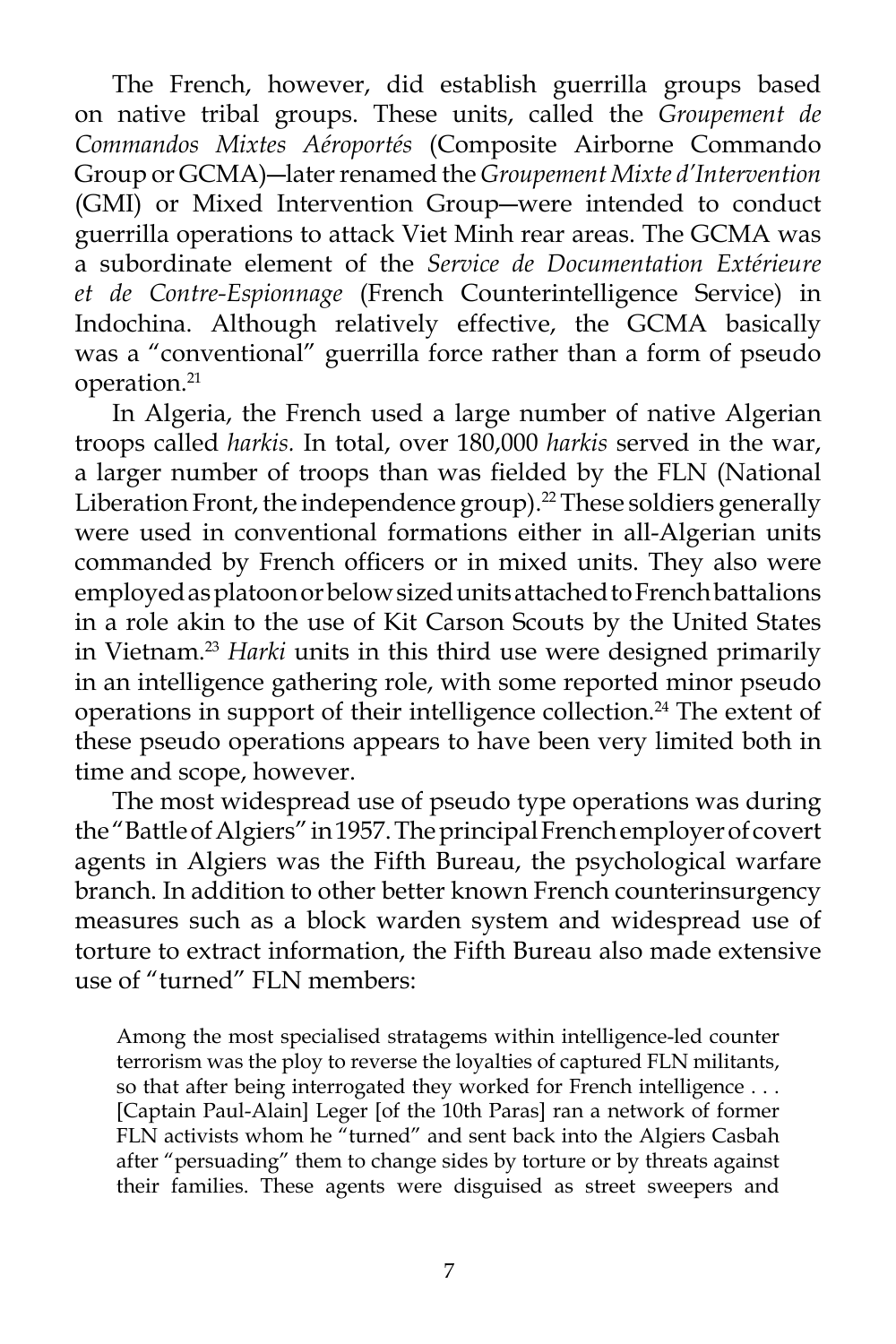municipal workers . . . [and] mingled with the FLN cadres. They planted incriminating forged documents, spread false rumours of treachery and fomented distrust among the [FLN] . . . As a frenzy of throat-cutting and disemboweling broke out among confused and suspicious FLN cadres, nationalist slaughtered nationalist from April to September 1957 and did France's work for her.<sup>25</sup>

 It should be noted that this form of pseudo operation apparently involved individual operatives rather than organized units as discussed in other cases. Using individuals rather than teams in this case may, in fact, have been a more appropriate response since the FLN inside Algeria by this point was very fragmented in terms of operational control.26

 As with the case of Indochina, rather than trying large-scale pseudo-guerrilla operations, the French focused on developing native guerrilla groups that would fight against the FLN. They had some success with a group in the Southern Atlas Mountains, providing it with arms and supplies.<sup>27</sup> Unfortunately for the French, they also had a disaster with another group called "Force K."

 In this case, the FLN essentially used pseudo-guerrilla strategies against the French guerrilla group. Some 1,000 Algerians volunteered to serve in Force K as guerrillas for the French. Most of the members of Force K either were FLN members already or were turned by the FLN once enlisted. Although Force K's operations initially looked promising, complete with the corpses of purported FLN members displayed by the unit, these bodies were in actuality those of dissidents and members of other Algerian groups killed by the FLN. Eventually, upon discovery by the French of the sympathies of the majority of "its" guerrillas, the French army tried to hunt down and kill its members. Despite French efforts, however, some 600 managed to escape and join the FLN with their weapons and equipment.<sup>28</sup>

#### **RHODESIA AND THE SELOUS SCOUTS**

The Rhodesian insurgency developed gradually, initially appearing to be more of a law enforcement problem than an organized insurgency. It took considerable time for the Rhodesian government to acknowledge the severity of the insurgent threat it faced and to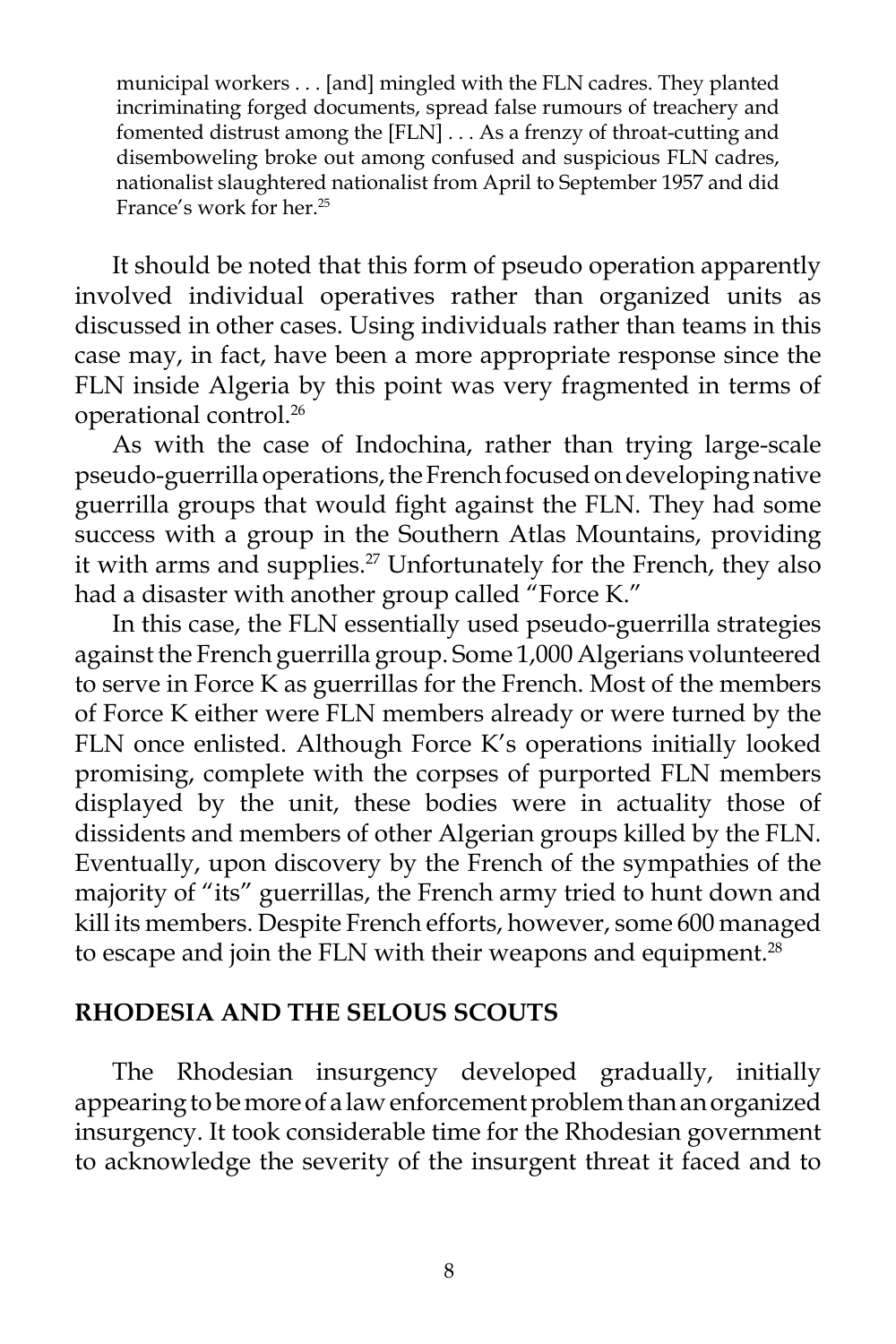develop a coherent response.<sup>29</sup> Ultimately, the government faced two different major insurgent groups: the Zimbabwe African People's Union (ZAPU), together with its military arm, the Zimbabwe People's Revolutionary Army (ZIPRA); and the Zimbabwe African National Union (ZANU), with its military wing, the Zimbabwe National Liberation Army (ZANLA). These two groups, largely tribal based, used two very different strategies―ZIPRA focused on conventional Soviet-style operations, while ZANLA operated under a Maoist rural strategy. Neither group cooperated with the other; in fact, there were clashes between the two.

 Intelligence operations in Rhodesia―together with overall coordination of counterinsurgency―remained very complicated. There were a series of joint operations centers at various levels that combined the police and the military; in practical terms, however, the army almost always had the major authority. The senior planning level was at the Operations Coordination Committee, which combined the commanders of the army and air force, the Commissioner of Police, and the Director of the Central Intelligence Organization. As one study noted, "all decisions had to be reached through an arduous system of consensus, with each member retaining the responsibility for ensuring that his service carried out agreed-upon command decisions."30

 By 1977, in an effort to improve centralized planning, the post of Commander, Combined Operations (COMOPS) was created. The Rhodesian security system, however, never did have a completely unified headquarters, and overall planning remained somewhat shaky.<sup>31</sup> This was particularly true for Special Forces, including the Selous Scouts. With the formation of COMOPS, all Special Forces units were removed from army control. Instead, they were controlled directly by COMOPS Commander Lieutenant General Peter Walls. The only role the army headquarters played was to provide administrative and logistics support. Also, there was no central Special Forces headquarters, and no Special Forces-qualified officers were assigned to COMOPS.

 A particular gap in Rhodesia's counterinsurgency campaign was that of intelligence. Virtually all the effective intelligence being provided was through the police Special Branch. The military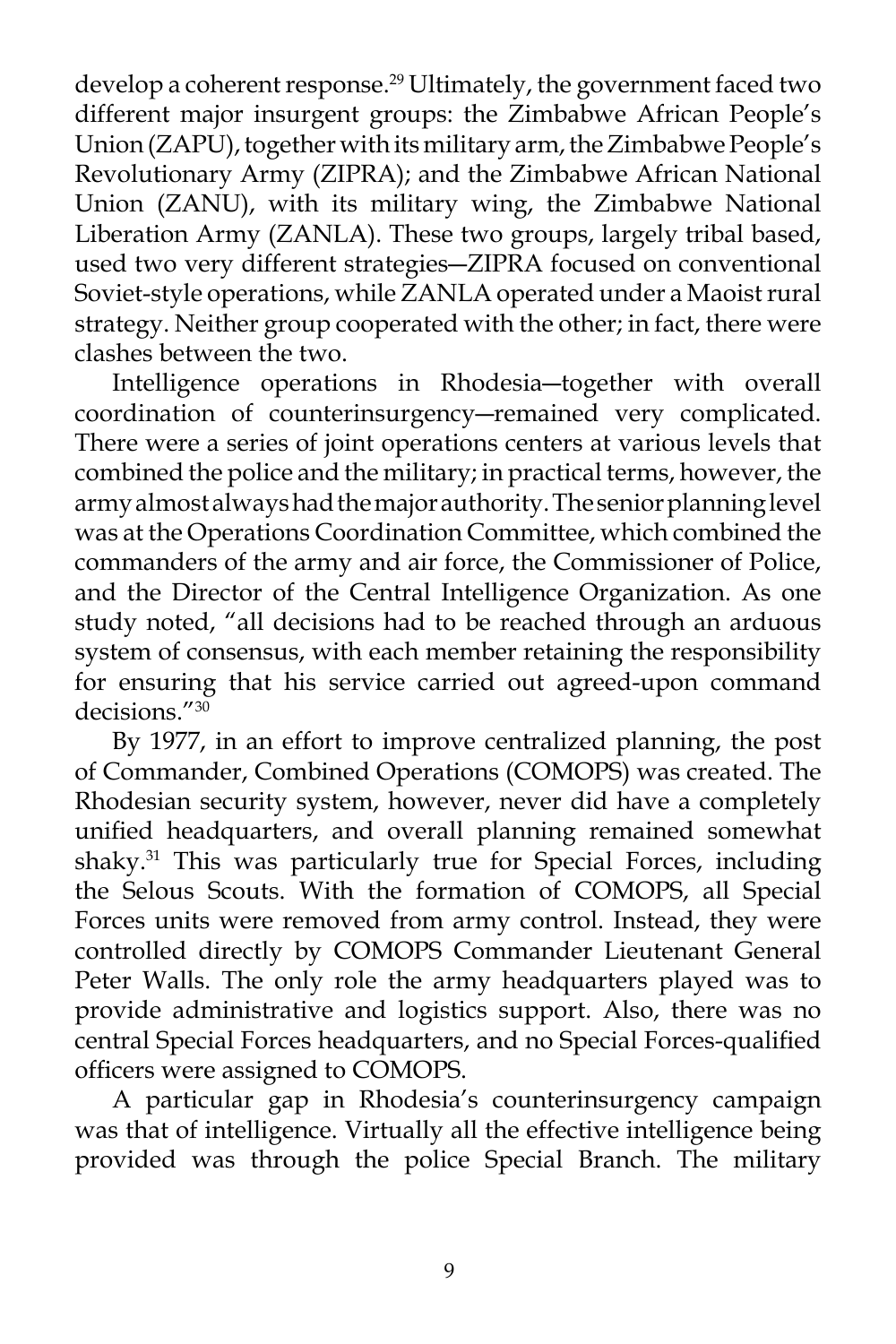intelligence system was very weak throughout the war. In most cases, units below brigade level had only a corporal for their intelligence officer. At all levels, the job of intelligence officer was ". . . to be filled by someone not suitable for any other post. It was also considered the first ready-use pool of officers and other ranks, should a shortage of personnel occur elsewhere."32

 Even after the formation of COMOPS, the intelligence system remained very weak:

. . . [L]ack of a central body for coordinating intelligence at COMOPS also had a decidedly negative effect on the total intelligence effort. Initially the section consisted of a single member . . . This neglect had also led to an almost total lack on military intelligence officers capable of control and co-ordination of intelligence at top level and to the neglect of military intelligence as a serious challenge at lower level.<sup>33</sup>

 The original impetus for pseudo operations came from regional joint operations centers rather than intelligence or police headquarters.<sup>34</sup> The main driving force was due to the intelligence problems already discussed: Field units simply were not receiving the intelligence they required to respond to the insurgents. Police made an early attempt to use pseudo operations in October 1966, but the effort was stillborn.<sup>35</sup> The first formal pseudo team was formed in January 1973 as an all-African team, with two African policemen and four "turned" insurgents. The early teams did succeed in bringing in some valuable intelligence, but their overall impact was slight.

 In November 1973, Major (later Lieutenant Colonel) R. H. Reid-Daly was tasked with forming the Selous Scouts as a pseudo-guerrilla force. Its original membership came largely from army trackers, and its cover throughout most of its existence was as a tracking unit. The original strength of Selous Scouts was about 120, with all officers being white and with the highest rank initially available for Africans being colour sergeant.<sup>36</sup> One major recruiting incentive for African volunteers was that their pay was nearly doubled from their normal army salaries due to special bonuses.<sup>37</sup> Additionally, somewhere around 800 turned insurgents eventually were recruited, whose salaries were paid by Special Branch.<sup>38</sup> Ultimately, the unit reached a strength of somewhere around 1,500.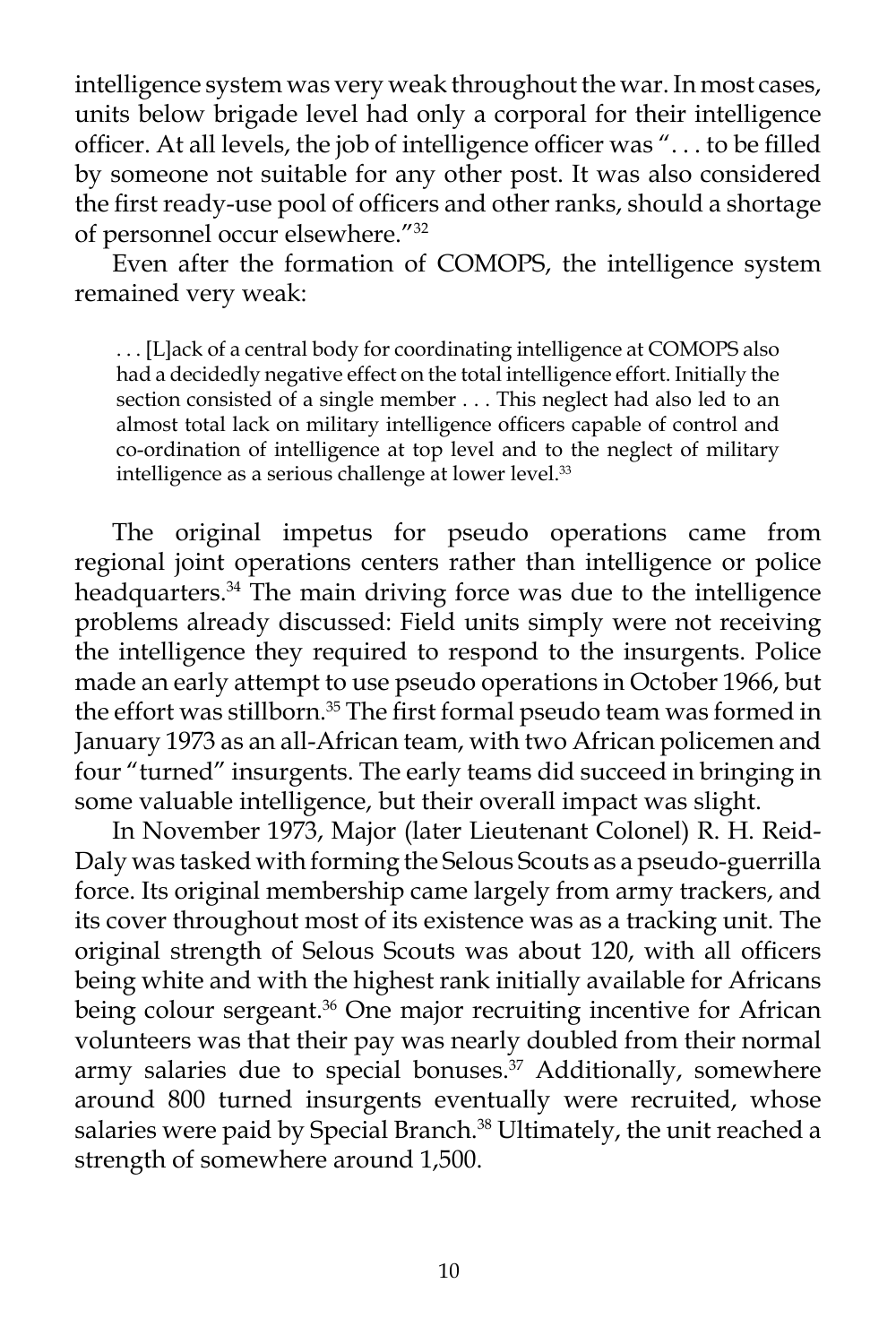The original focus of the Selous Scouts was on intelligence gathering for operational forces rather than acting as some form of hunter-killer team: ". . . [O]ur pseudo insurgent groups should only resort to killing insurgents if they had been compromised, or the prize was so extraordinarily great that it was worth the high cost of a compromise."39 Virtually all the intelligence collected by the pseudo teams was passed to Special Branch, and the "flow of intelligence from the Selous Scouts to local Army commanders was very limited."40

 Beyond the internal intelligence operations of the Selous Scouts, they also began conducting an increasing number of external operations. These operations involved both intelligence collection and direct action missions. Much of the impetus for these external operations came from the Selous Scouts themselves, whose leaders continued to push more and more for these types of missions. Reid-Daly argued that:

External operations, although rarely more dangerous than our internal operations, always excited interest and enthusiasm in the troops and proved to be a great morale-booster. They also provided a welcome break from the general tedium, which often bugged our internal pseudo operators.41

He also notes that the majority of insurgent casualties caused by the Selous Scouts, in fact, were created by external operations.<sup>42</sup>

 A number of the external missions were long-range reconnaissance and surveillance missions, but increasingly included offensive operations. Selous Scouts originally were involved in an assassination attempt against ZIPRA leader Joshua Nkomo in Zambia. This mission, which had to be aborted by the Selous Scouts, later was attempted by the Rhodesian Special Air Service (SAS); the SAS operation was a failure. The Scouts conducted regular operations in Mozambique, Zambia, and Botswana.

 In many of these missions, the Selous Scouts would disguise themselves and their vehicles as being part of the neighboring country's forces. Other than this, however, some operations resembled much more conventional raids than they did covert operations. The Rhodesian government normally demanded some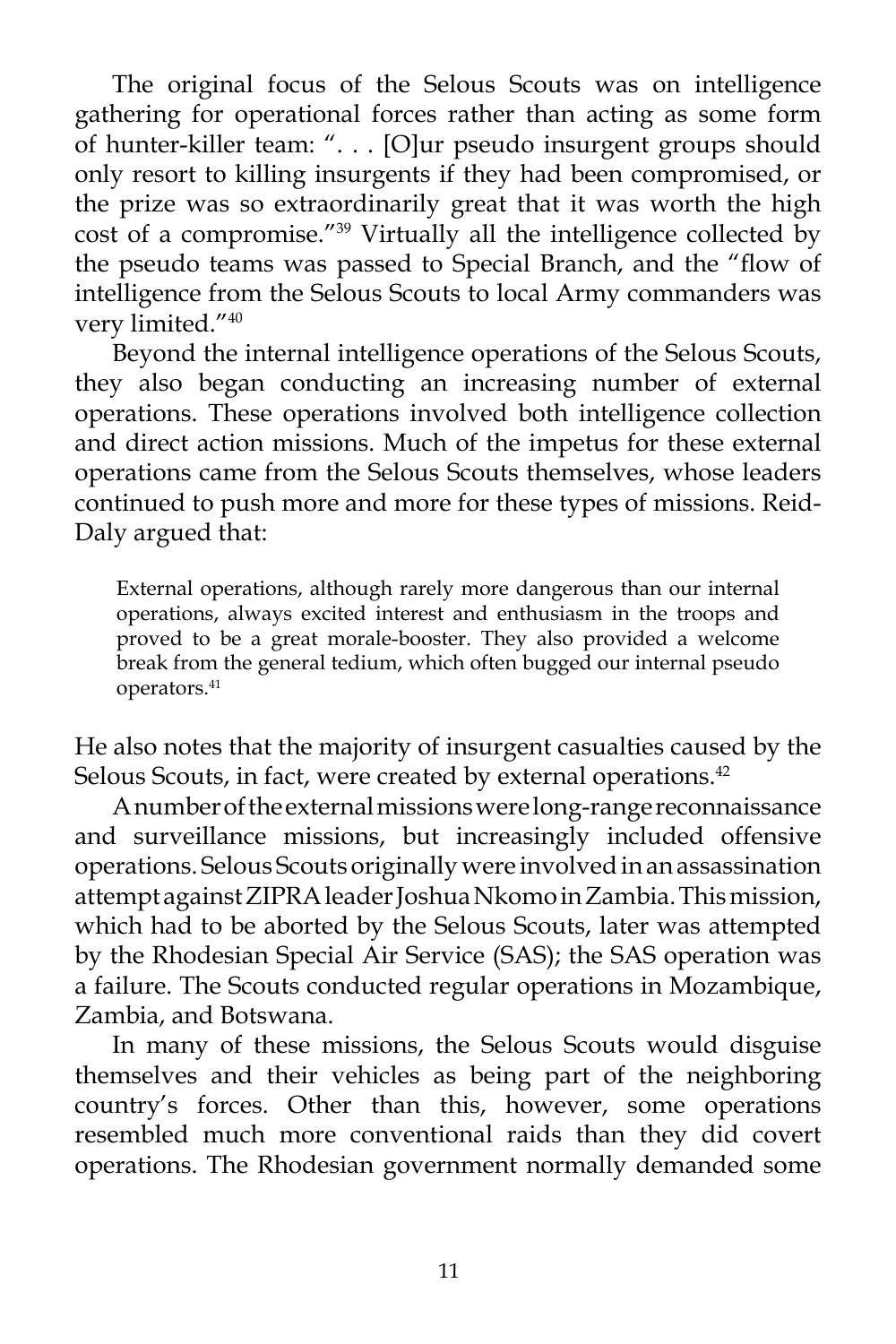element of "plausible deniability" for these operations―principally by restricting most direct support air missions―but this political fig leaf was very minimal. This became increasingly pronounced as the Selous Scouts conducted larger and larger operations, many involving large motorized columns launched across Rhodesian borders.

 Most of these missions were very successful militarily, but their overall political impact was counterproductive. Although the Rhodesians generally tried to avoid inflicting significant numbers of casualties on the soldiers of the countries they entered, such casualties were almost inevitable. Worse, a few operations resulted in the deaths of local civilians.<sup>43</sup> Even where the Selous Scouts raids succeeded in striking guerrilla sanctuaries, the political results could be harmful.44

 A good example of this problem was the Selous Scouts' raid on a ZANLA camp at Nyadzonya Pungwe, Mozambique in August 1976. Eighty-four Scouts using Rhodesian trucks and armored cars painted in Mozambique military camouflage drove directly into the camp. Once there, they killed some 1,000 purported guerrillas. Militarily, it was a remarkable feat. Unfortunately, the camp was formally registered with the United Nations (UN) as a refugee camp. Also, even by Reid-Daly's account, most of those killed were unarmed guerrillas standing in formation for a parade.<sup>45</sup> To make matters worse, the camp hospital was set afire by the rounds fired by the Scouts, burning alive all the patients. The international condemnation of this raid almost certainly outweighed its military success in the long term.<sup>46</sup>

 Captured guerrillas were critical in the intelligence operations of the Scouts. The first step in potential recruitment of former guerrillas was in the interrogation process:

For a prisoner to be of any use to us, it was absolutely vital that his identity was totally protected and that neither the locals in the area of the contact, nor anyone back at the security force base, knew of his capture or even of his existence. . . . When a captured insurgent was brought into a Selous Scouts fort, the first priority was to give him the best possible medical attention available . . . [T]he only things said to him were concerned purely with his health and physical welfare. The captive was usually astonished to see that everything had been done to ensure his life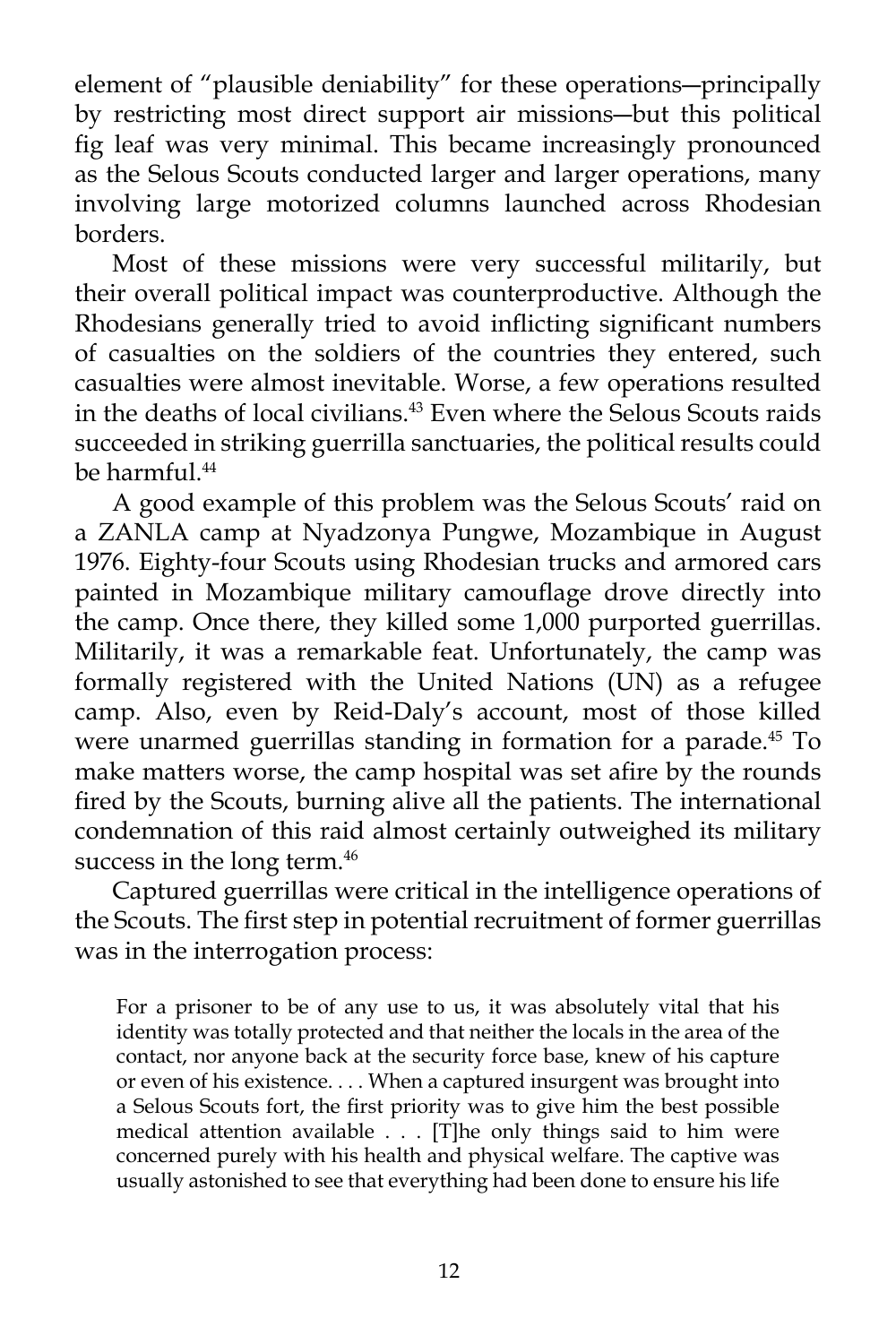was saved. And because of this, whether consciously or unconsciously, a feeling of gratitude would begin to permeate his mind.<sup>47</sup>

From this point, "in nine cases out of ten, the information just poured out."

 At times, of course, the captured guerrilla's usefulness was expended after the interrogation. In virtually all cases, however, attempts were made to recruit the prisoners for the Selous Scouts. The group had an excellent track record in its recruiting efforts. It developed a specific routine for "turning" the guerrillas:

. . . [T]he best recruiting method was to send another former insurgent to visit him in hospital . . . and have a long conversation, dwelling in particular upon the hardships the insurgents were experiencing in the bush . . . The process of turning insurgents was eased considerably by the knowledge that they could be hanged as violators of the Law and Order Maintenance Act. He would then be examined thoroughly by members of the Selous Scouts to ensure his loyalty―not to the government of Rhodesia, but to the members of the unit itself. The insurgent also would be offered a cash lump sum for joining the Selous Scouts (together with receiving the same salary as a soldier, with the funds being paid by Special Branch), and if possible, his family would be moved to the Selous Scouts base, where they received free rations, housing, education, and medical care.<sup>48</sup>

The Selous Scouts were the most important element in providing actionable intelligence for the security forces, however questionable the ultimate effects of their external offensive operations. According to a 1978 study by the Directorate of Military Intelligence, 68 percent of all insurgent deaths inside Rhodesia could be attributed to the Selous Scouts.49 With this record, the Scouts emerged as the most potent factor in Rhodesia's counterinsurgency campaign.

# **OTHER PSEUDO OPERATIONS**

 Kenya and Rhodesia are the two best known examples of the use of pseudo-guerrillas, but similar techniques have been used in a number of other counterinsurgencies. The Portuguese in particular used pseudo operations extensively in their African colonies in the 1960s and 1970s.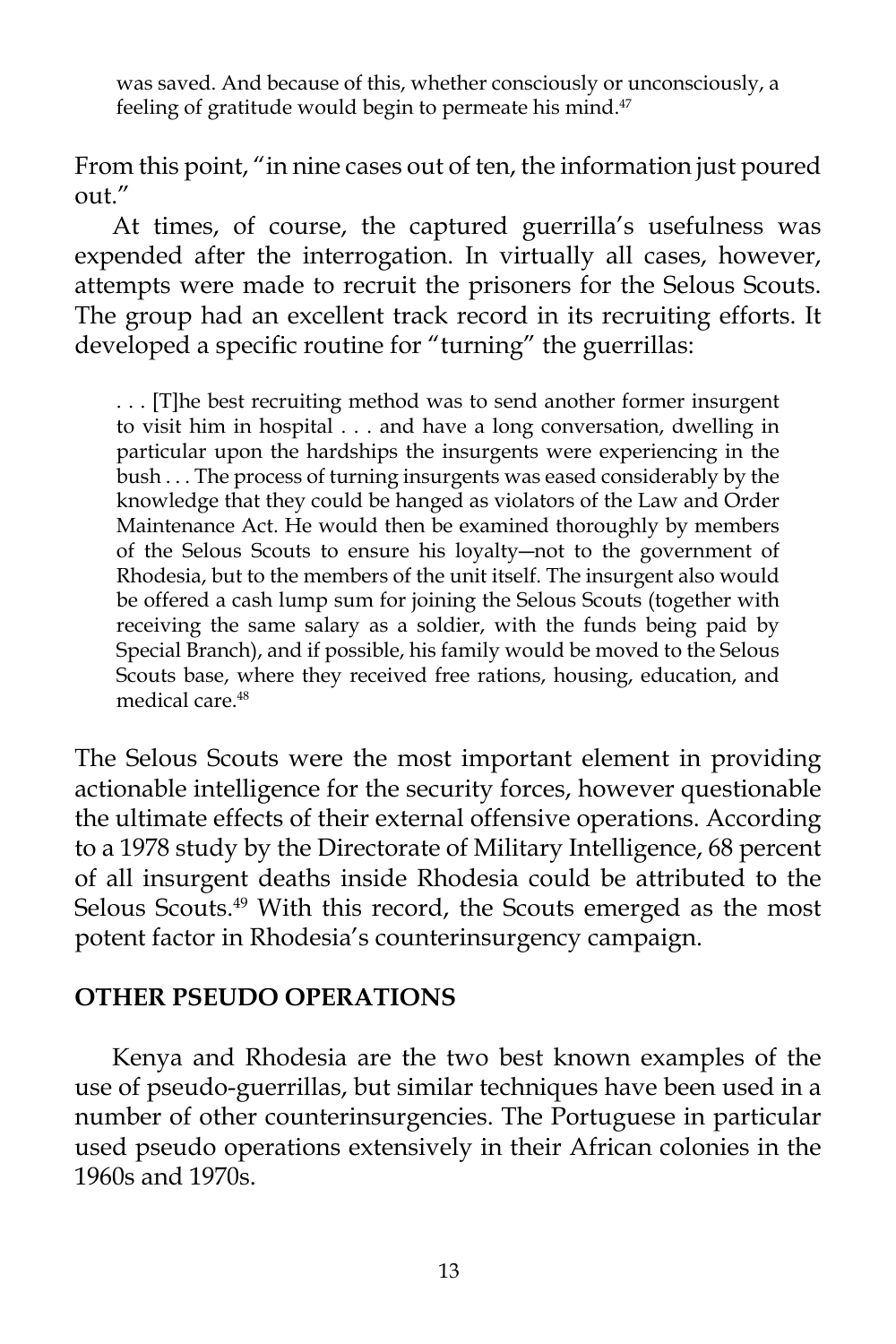Portuguese pseudo units included the *Tropas Especiais* (Special Troops), *Grupos Especiais* (Special Groups), and *Flechas* (Arrows). At their maximum strength, some 11,000 personnel served in these units, mostly organized in small bands.<sup>50</sup> These units, consisting both of African troops and "turned" guerrillas, generally were intended for intelligence gathering and were controlled by the Portuguese intelligence service, the International Police for the Defence of the State (PIDE).

 Guerrilla recruitment was similar to that in Rhodesia, with positive reinforcement being stressed. In Mozambique, the Portuguese commander "claimed a 90 percent success rate in persuading captured guerrillas to turn against their former colleagues  $\ldots$ ."<sup>51</sup> In Guinea, General Antonio de Spinola reportedly evacuated wounded guerrillas to hospitals before his own troops.52

 More recently, the Salvadorans used pseudo teams for intelligence collection during their civil war. The Turkish government also has used Special Teams (sometimes called Special Action Teams) in operations against the Kurdish Partiya Karkeren Kurdistan (PKK). These teams are composed primarily of former army and Jandarma (paramilitary) officers and noncommissioned officers. They normally dress in civilian clothing or PKK uniforms, or as close as the PKK comes to having uniforms. Apparently, the Special Teams do not employ former PKK members as part of the teams. Two particular issues with the Special Teams emerged during the course of their operations. First, they have been accused of "vigilante justice" in executing suspected PKK members. Second, team members reportedly have been recruited heavily from the right-wing Nationalist Action Party.<sup>53</sup>

#### **ISSUES RAISED BY PSEUDO-GUERRILLAS**

 The governments that have used pseudo operations clearly have viewed them as very valuable. At the same time, however, the operations that have been conducted have raised a number of problems and issues. Not all these issues are amenable to easy solutions, but should be considered when planning such operations.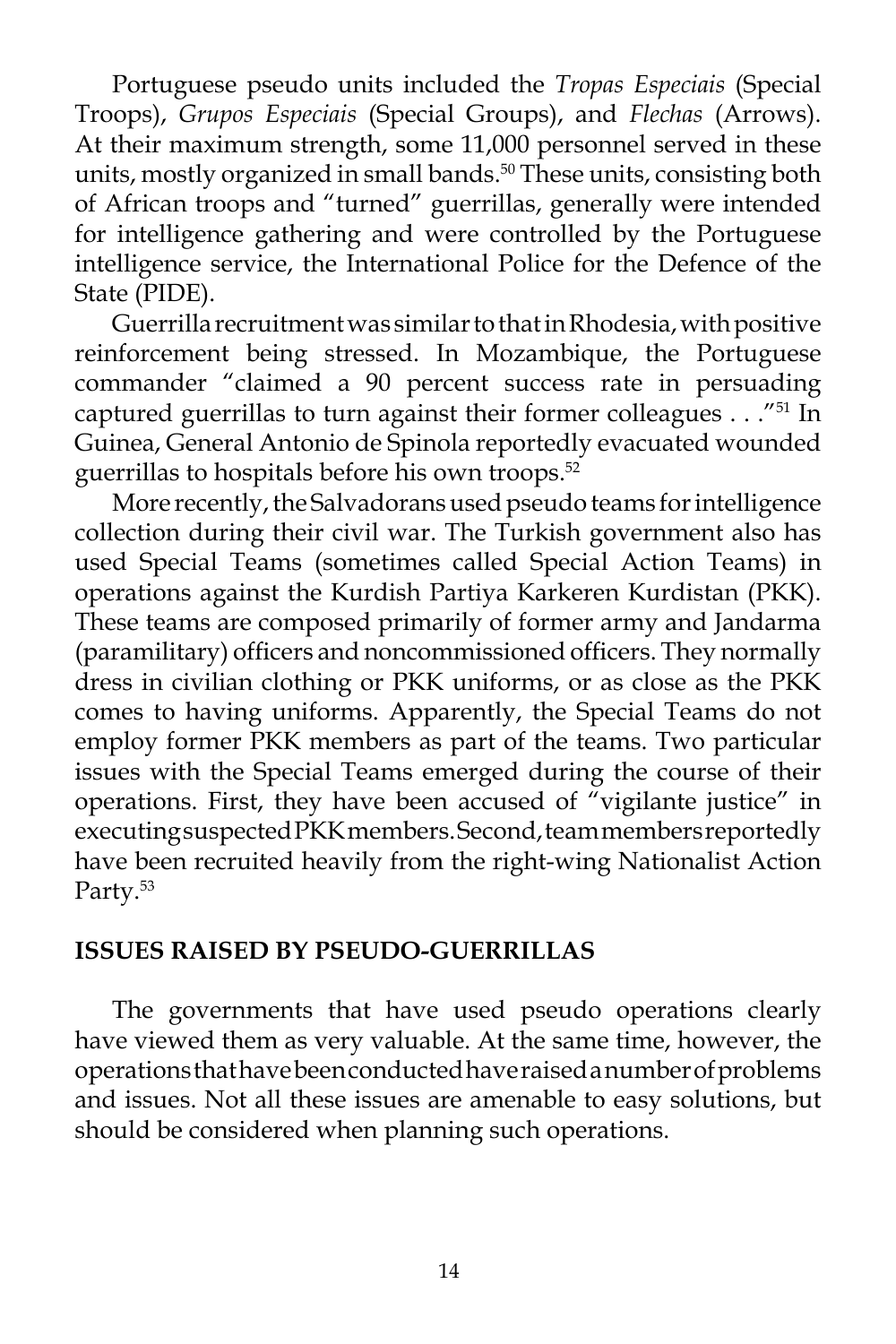# **Intelligence or Operations?**

 The two major models of pseudo operations are as intelligence collectors or as operators for direct action missions. In some cases, of course, teams have been used for both roles. The main issue for governments is to determine in which role pseudo teams are most useful?

 The main argument for using pseudo teams as intelligence collectors is that by virtue of their training and employment, they are ideally situated for collecting human intelligence. Their ability to blend with actual guerrillas―at least for reasonable periods of time― means that they can collect critical intelligence that likely would be impossible through normal intelligence means.

 There are several practical issues involved with using pseudoguerrillas exclusively for intelligence collection, however. The first is the potential difficulty of extracting these teams before government forces act on their intelligence. Second, the longer teams remain in an area collecting information, the more chance of being unmasked. Finally, there will almost always be a time gap between the time a team collects the intelligence and the time other forces can respond, potentially giving the guerrillas time to escape.

 One larger point may militate against using pseudo teams for routine direct offensive missions. This is the potential political impact of such operations. It is all too easy for government opponents to brand the teams conducting these missions as "death squads" beyond the reach of the law. This certainly has been an issue with the Turkish Special Teams. Any mistakes in targeting in which civilians or even unarmed members of a guerrilla support structure are killed can have severe repercussions for the government. This, of course, is even further exacerbated if such operations are cross-border operations, leading to the potential for third country nationals being killed.

 Given the potential political problems with direct missions, intelligence collection appears to be the preferable mission for pseudo teams. This, of course, is not completely an either-or proposition. The teams in Kenya likely struck the right balance: When operating independently, their primary goal was always to take prisoners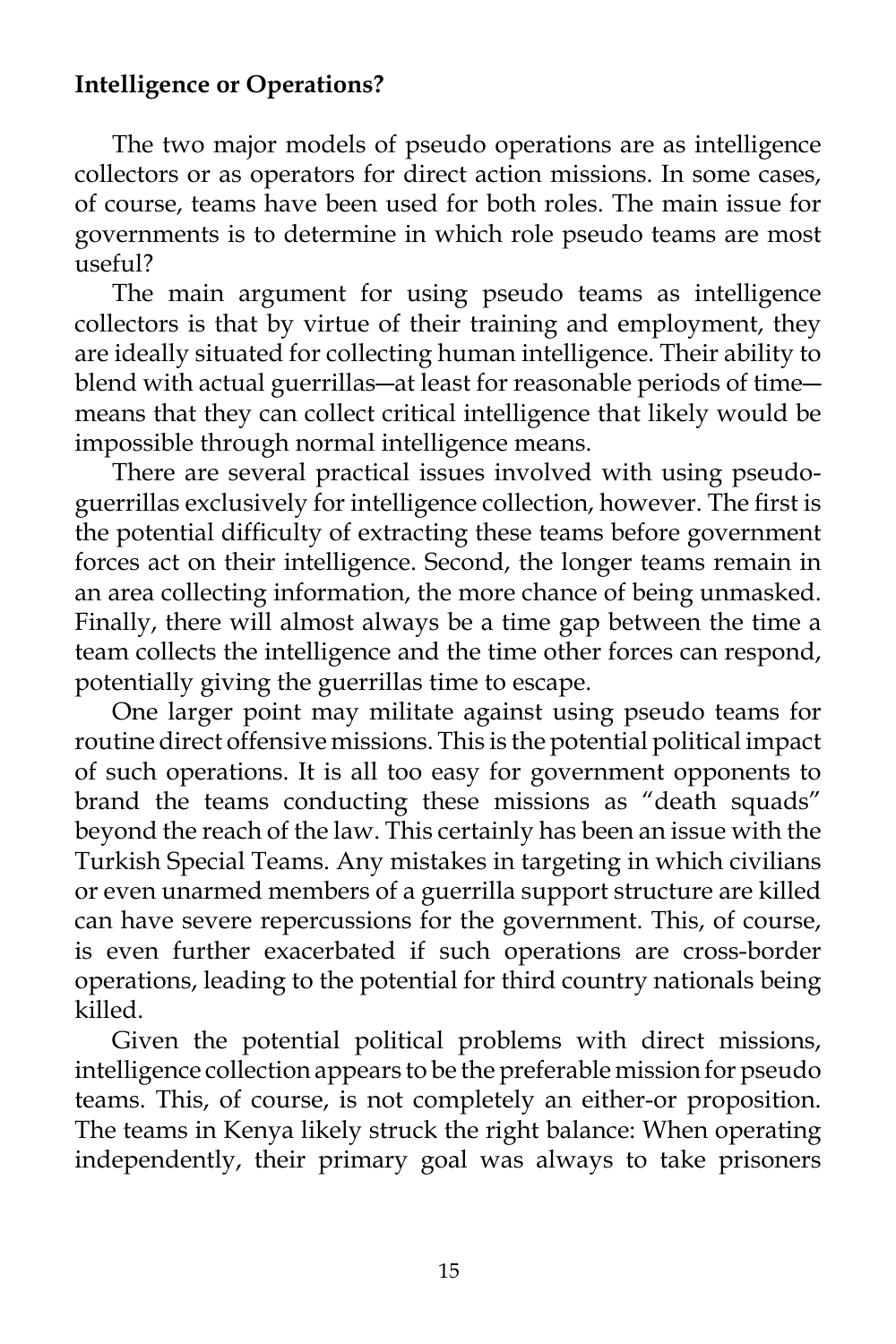rather than to inflict casualties. Their attitude was that the potential risks involved in taking prisoners rather than killing the insurgents immediately were very much worth it in terms of the intelligence payoffs.

# **How Far to Go?**

 A key issue involving the use of pseudo insurgents is how far they are allowed to go in acting like insurgents. Clearly, unless the teams are accepted as authentic in a process that Cilliers calls "validification," they will not be productive (and, of course, can be killed). On the other hand, their actions in gaining acceptance typically involve questionable activities.

 At times, in fact, their operations have been counterproductive to ultimate government goals. Reid-Daly notes one particular egregious case in which a pseudo group conducted a bogus attack on a protected village. Their initiative so shamed the real ZANLA groups in the area that they started a regular mortaring campaign against the village.54 Kitson notes that at times his team members posing as guerrilla leaders ordered the beating and fining of Mau Maus; in fairness, however, these normally were for offenses involving the death penalty under the Mau Mau code.<sup>55</sup>

 The very presence of pseudo teams can potentially destabilize an area. As these teams enter an area, they must sell themselves as legitimate guerrillas. Frequently this means conducting propaganda operations with the local populace. Even without active propaganda, the presence of "guerrillas" may well create doubts among locals as to the government's ability to control its territory and to protect them.

 This is an issue for which there are no pat answers. Governments should carefully consider the areas in which they insert pseudo teams and what types of missions the teams are given. Procedures and general rules of engagement should be worked out in advance by the headquarters and team commanders. Beyond this, the key element will remain the training and judgment of the independent teams.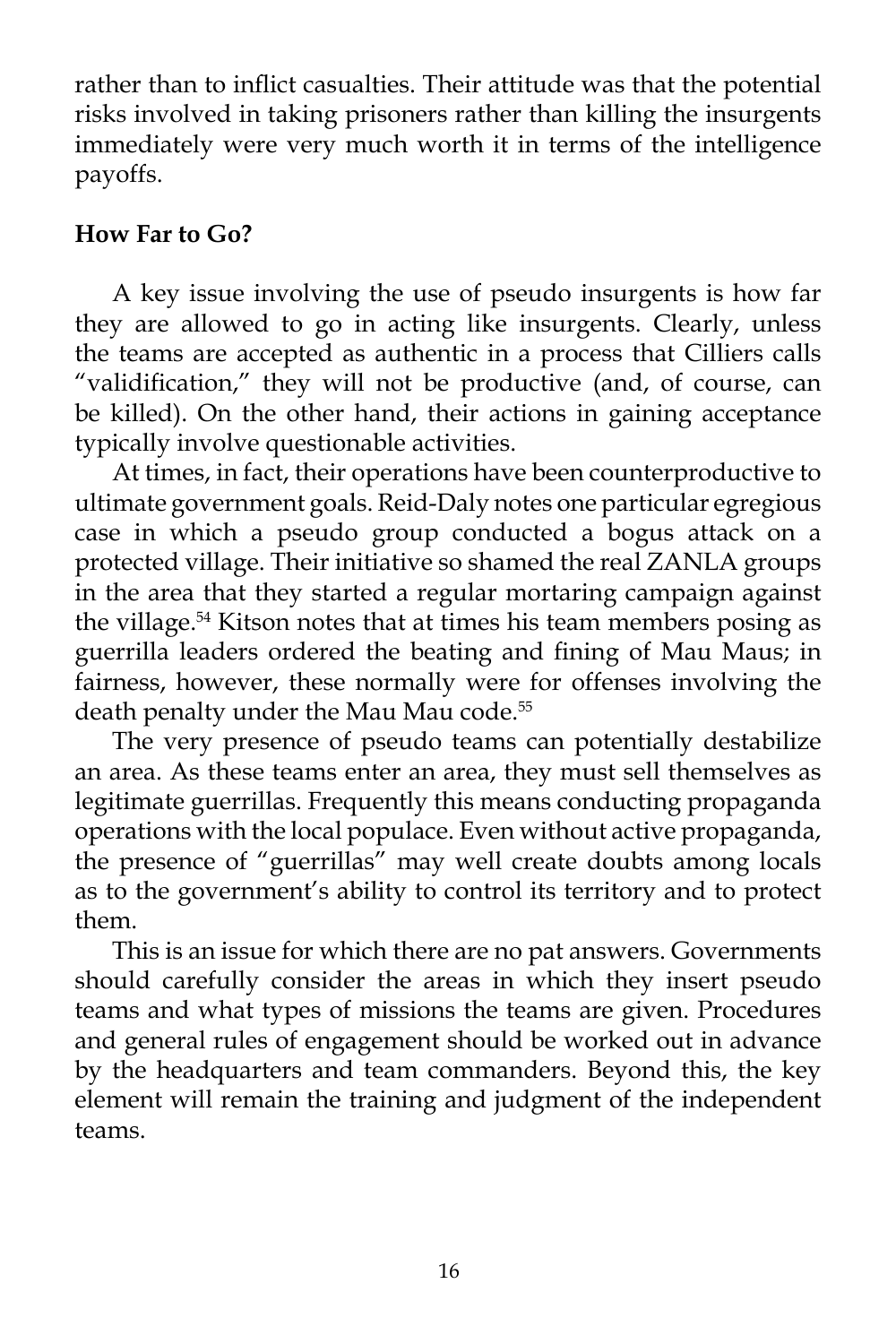# **Who Should Control Pseudo Operations?**

 Virtually all the pseudo teams operated to date have been controlled by either police services―usually in the form of Special Branch or its equivalent―or intelligence agencies. In the cases of Kenya and Malaya, this largely was a function of overall British counterinsurgency doctrine that emphasized the primacy of civilian control.56 Rhodesia appears to have followed the British model largely due to its colonial roots from Britain. Other countries such as Portugal, however, also have used a similar structure.

 It is logical to put intelligence agencies or the police equivalent of Special Branch in charge of pseudo operations. Both police and intelligence services have experience in conducting undercover or covert activities. As such, they have gained proficiency in such critical issues as maintaining the security of the members involved, establishing covert systems of communications, and in general "tradecraft."

 The principal counterargument, that the teams should be run by the military, is that most police or intelligence undercover operations use individuals rather than formalized teams. Militaries are much more accustomed to handling units than are police or intelligence services. Also, members of pseudo groups normally will require at least basic military tactical skills, for survival, if nothing else. The pseudo units who become involved in offensive operations also are more likely to need military channels to provide support.

 Beyond the tactical level, in many cases pseudo teams have grown in overall strength beyond the abilities of police services to directly supervise them. With the Selous Scouts for an example, their growth to about 1,500 strong and a shift to offensive operations would have overwhelmed the capabilities of any police service for direct supervision.<sup>57</sup> Even with the smaller number of teams in Kenya and after their successes, there was a significant debate within the British administration over whether the pseudo teams should be controlled by Intelligence Branch or the Operations Branch.<sup>58</sup>

 Perhaps the key factor in the historical cases leading to police or intelligence control of pseudo operations simply was that the military intelligence systems were so weak. If pseudo teams are to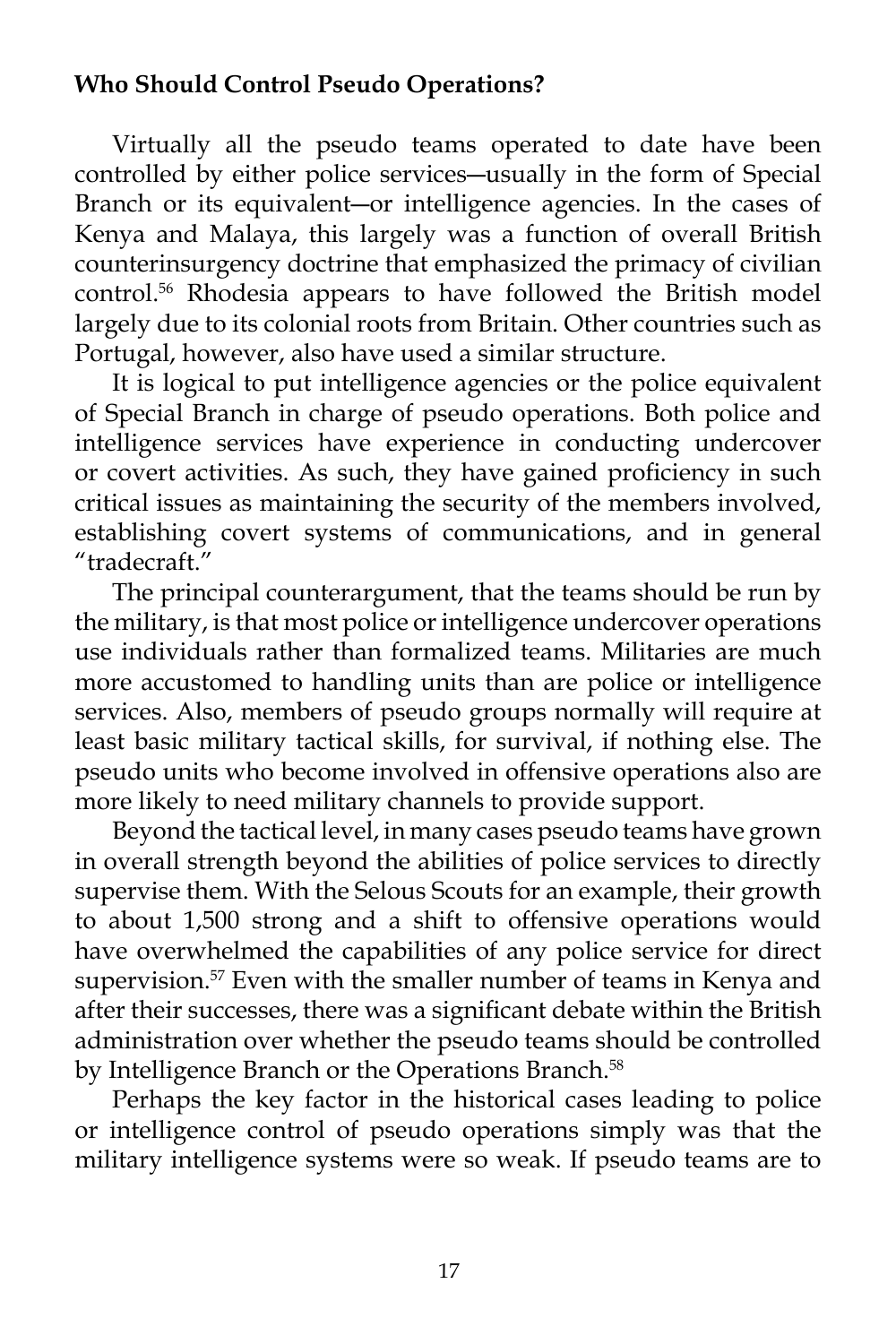be used primarily for intelligence operations, then their supporting intelligence system must be capable of rapidly processing the information they collect. If the military intelligence structure is not prepared for adequate support of the human intelligence the teams provide, then some other agency must assume this role.

 The ideal solution would be for militaries engaged in counterinsurgency to strengthen their military intelligence system to support pseudo operations if required. This would include augmenting human intelligence coordination and analysis, training in how pseudo operations might be conducted, and establishing at least the framework for supporting teams. This likely would be particularly important if governments use military units as response forces to the intelligence provided by pseudo teams. Using military intelligence as the link between the teams and military response forces provides more streamlined bureaucratic channels for processing immediate intelligence.

# **What Type of Intelligence Should Pseudo Teams Provide?**

 There are several issues surrounding the intelligence provided by pseudo teams. The first is how to handle insurgents who have been captured as a result of team operations. A particular question is that of what should be gained from interrogations since this is typically the first stage of recruitment.

 There are two opposing views as to the issues surrounding the use of interrogation of captured insurgents. Frank Kitson notes that if immediate tactical information is needed, direct interrogation is required. This must be accomplished by local commanders, who require detailed intelligence for their tactical operations. On the other hand, background intelligence for long-term operations is best achieved by Special Branch. Acquiring this form of intelligence requires a very different approach: "[T]he chief use of a prisoner lies in gaining his co-operation and friendship, and a different process, which takes much longer, is required."<sup>59</sup>

 Reid-Daly, on the other hand, stressed the absolute criticality of focusing on immediate tactical intelligence: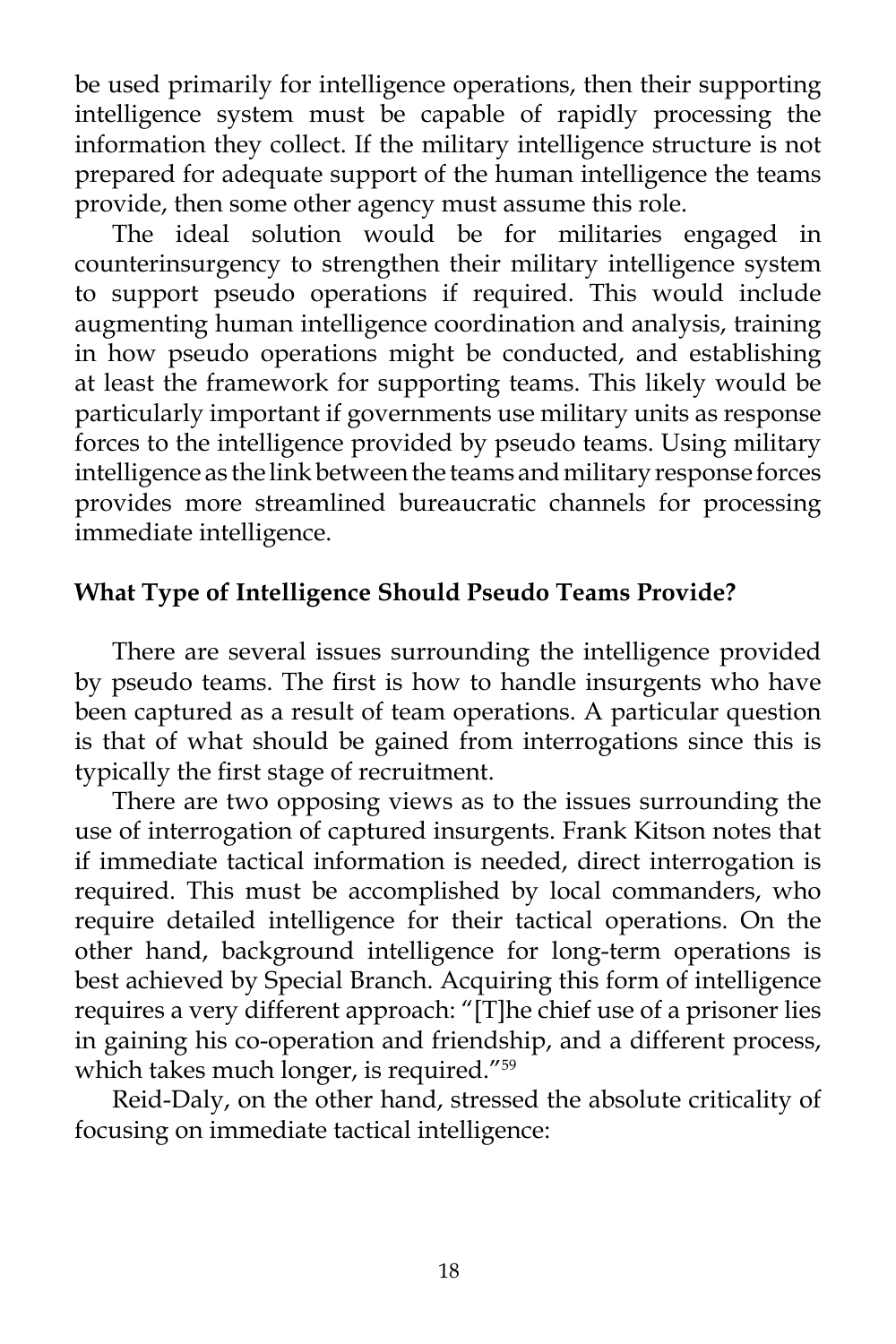Insurgent prisoners, immediately after capture, provided the best, immediate and hottest up-to-the-minute intelligence. But the speed of the acquisition of such intelligence was governed by the time it took to make the prisoner talk . . . It was important, therefore, that a captive was speedily broken, and the intelligence gained from him quickly acted upon. If this did not happen, the security forces gained nothing. $60$ 

The same competing approaches can be applied to pseudo operations more generally. Pseudo teams can provide a key contribution to the current intelligence picture. The problem of acquiring immediate intelligence was described well by Reid-Daly:

It is of little use to a soldier to know where the insurgents were yesterday, or even where they might be tomorrow. He needs to know where they are **now**, so that he can do something about it. And this, in effect, was the fundamental problem―the acquisition of intelligence, which could be immediately acted upon.<sup>61</sup>

 The opposite approach taken by Kitson is to focus pseudo operations on developing long-term intelligence rather than immediate tactical intelligence. In this approach, short-term intelligence takes a back seat to trying to determine the broader pattern of insurgent operations. If done well, this can be critical in predicting future guerrilla activities and preempting them. Ultimately, this may be of greater benefit in the counterinsurgency campaign.

 A second key aspect of using the intelligence collected by pseudo teams is how to use this information. The risk of compromise of operations can be exacerbated by too obvious immediate use of the intelligence provided by a team. If a pseudo team's intelligence reporting of a particular insurgent network results in an immediate "roll up" of the network, it likely will be apparent to the other side what has happened. $62$  This is particularly the case, of course, if such responses occur repeatedly.

 This difficulty is a good argument for Kitson's approach. Certainly, some high value targets such as key leaders are worth the risk of exposing the pseudo teams' operations, but in most cases they likely are better used for longer-term collection. As with many other aspects of pseudo operations, governmental responses to their collection activities must be carefully coordinated so that they can continue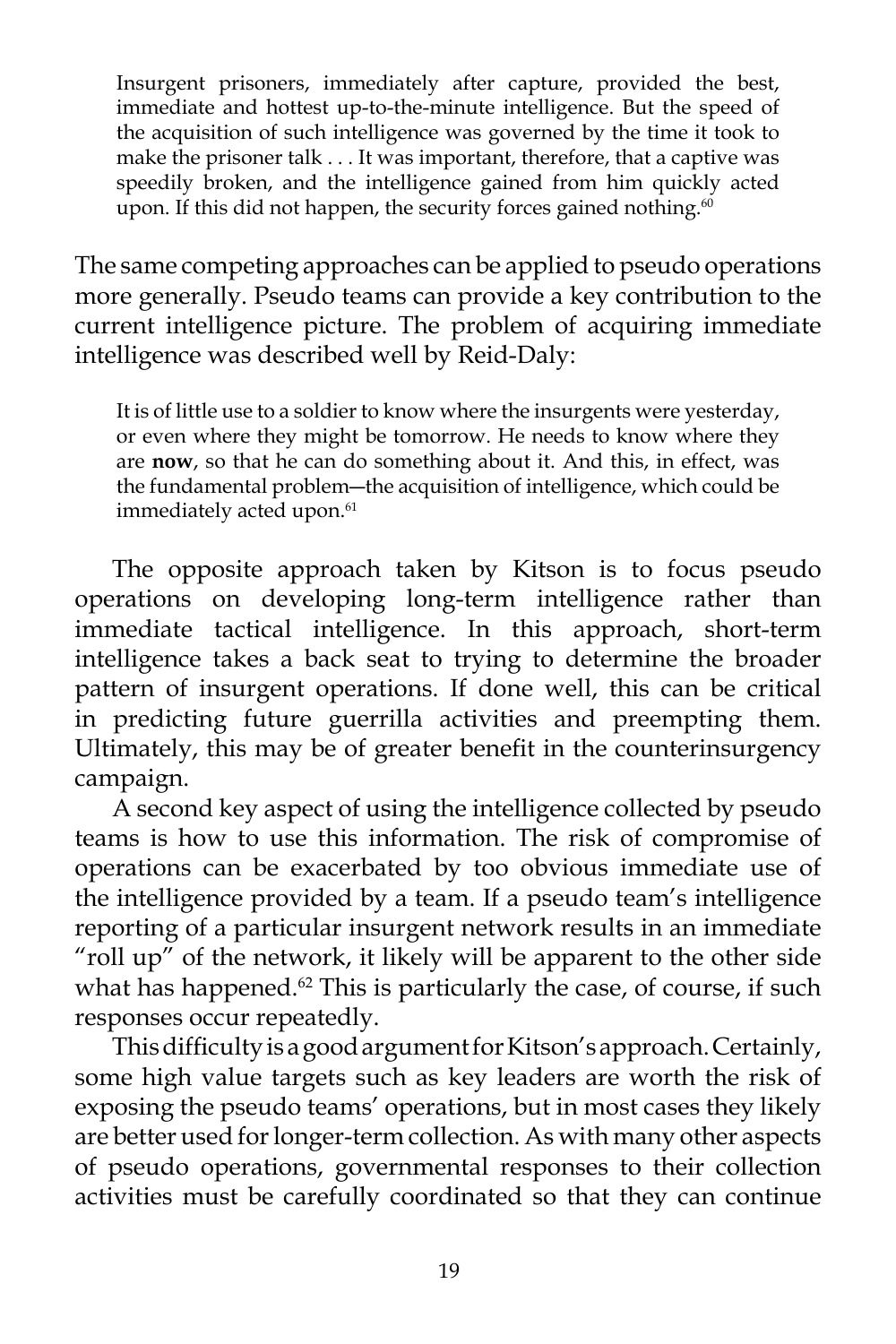to operate without being exposed. One technique successfully used by many teams was to purportedly move out of an area well before government forces arrived, but to maintain covert surveillance of the guerrilla forces they had mixed with.

# **Should Teams be Used to Conduct Psychological Operations?**

 In Rhodesia, teams would deliberately violate local customs to alienate the people from the guerrillas. They would also target members of ZANLA and ZAPRA, pretending to be members of the other group. Ultimately, this led to some firefights between the two groups. Likewise, the Philippine government used similar tactics.

 Such operations certainly have had some success. Overall, however, they likely are not the best use of pseudo teams. Use of "dirty tricks" can create significant problems for governments when they are discovered. Also, these techniques can create a dangerous situation for civilians, either directly or as a result of guerrilla reprisals. There also is the problem of determining where to draw the line; as these operations develop, the risk of being "overly creative" in new tricks to try is very real.

# **Are "Outsiders" Essential?**

 The insistence of both the British in Kenya and the Rhodesians in using white officers led to practical difficulties. Reid-Daly notes the problems in "blackening-up."63 In most cases involving contacts with the insurgents, the white officers had to hide outside of the village or camp in which their African team members were meeting the guerrillas. In at least one case, however, a team used a white member as a "prisoner" to gain access to a group of guerrillas.<sup>64</sup>

 Likewise, in Kenya, the presence of white members always presented security problems. Nevertheless, the mixed race teams typically faced only limited difficulties in "selling" themselves as Mau Mau despite using relatively primitive disguises.<sup>65</sup> In fact, in one case in which a team unexpectedly encountered a group of Mau Maus, they successfully explained away the white team member with them as being an "Asian Mau Mau."<sup>66</sup>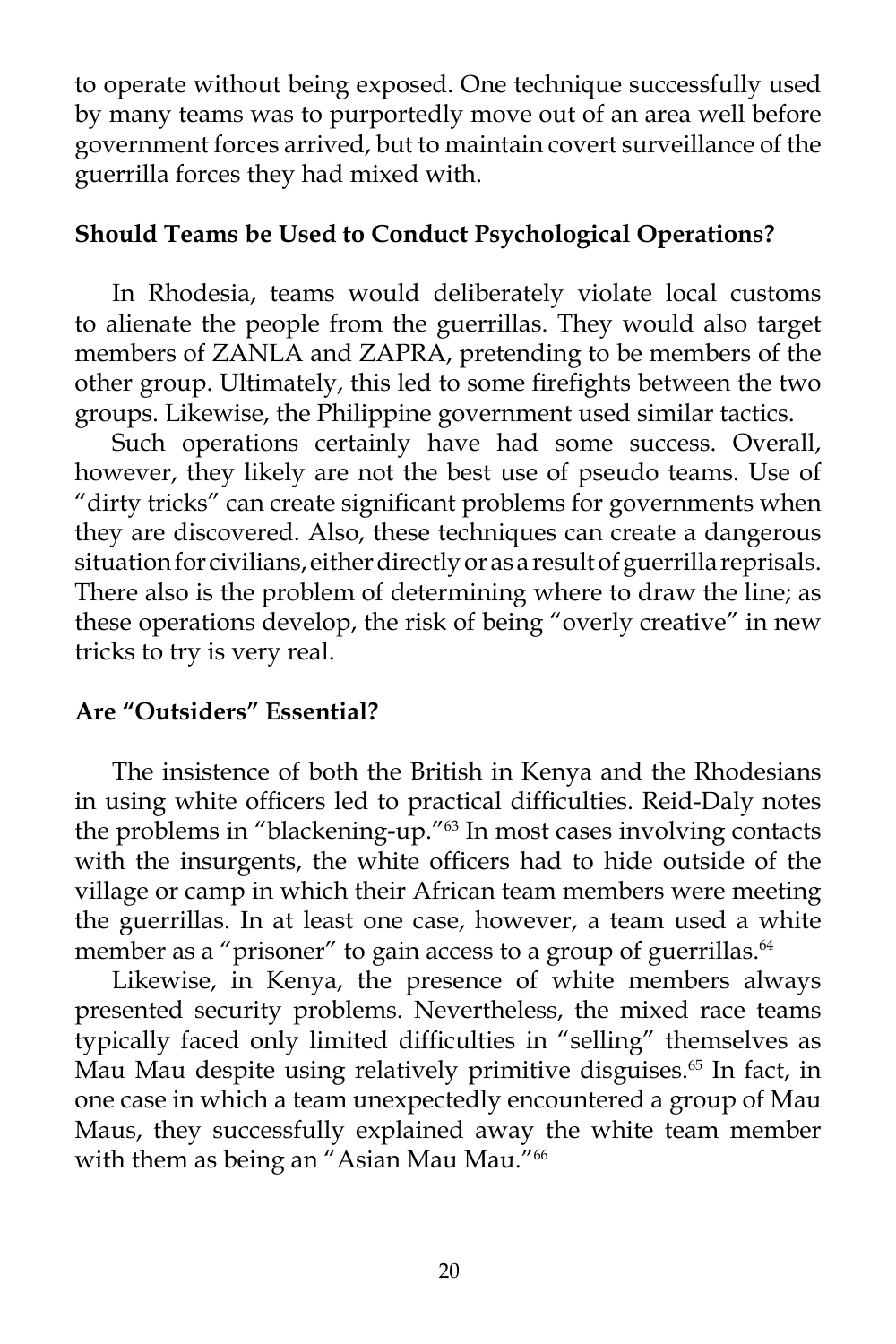Clearly, most, if not all, of the insistence on using white leaders for the teams in Kenya and Rhodesia was a result of colonial heritage and/or racism. In fairness, though, the mixed-race teams seemed to bond very closely, and all the members were treated well.<sup>67</sup> Also, the guerrillas in both countries seemed to see what they expected to see. In retrospect, the teams got away with what seems in many cases to have been remarkably sloppy tradecraft.

 Nevertheless, despite their successes in melding the teams, there seems to be no practical necessity for using such mixed teams. Other countries certainly have succeeded in using pseudo teams that could blend with the guerrillas. Portugal, in fact, started with white-officered units, but rather quickly shifted into all-African teams.<sup>68</sup> The issue of using "outsiders" is almost certainly even more dangerous, given that most insurgent groups likely have become more sophisticated. There seems to be little practical advantage to using mixed teams.

# **LESSONS LEARNED**

 **1. Money Counts.** In most cases of successful use of pseudo operations, money in one form or another has been a key component of the campaign. Cash rewards both for civilians to turn in insurgents and for insurgents to surrender have provided the basis for the respective governments to seize the guerrillas. This, of course, is the first step in being able to "turn" them. Rewards for turning in guerrillas―usually "dead or alive"―were used in Malaya, the Philippines, Kenya, and Rhodesia.

 In a number of cases, reward money was sufficiently ample that guerrilla leaders would turn in their own troops. This became common enough in Malaya that some government officials began expressing concerns as to the amount of money actually being paid out to the insurgent leaders.<sup>69</sup> In some cases, both cash rewards and relocation were offered to surrendered guerrillas.<sup>70</sup>

 Besides cash, in the counterinsurgency campaign against the Huks, the provision of land to a number of the insurgents who turned reportedly was a very successful tactic. The impact of this program was more psychological than practical: "As a resettlement program, The Economic Development Corps (EDCOR) did not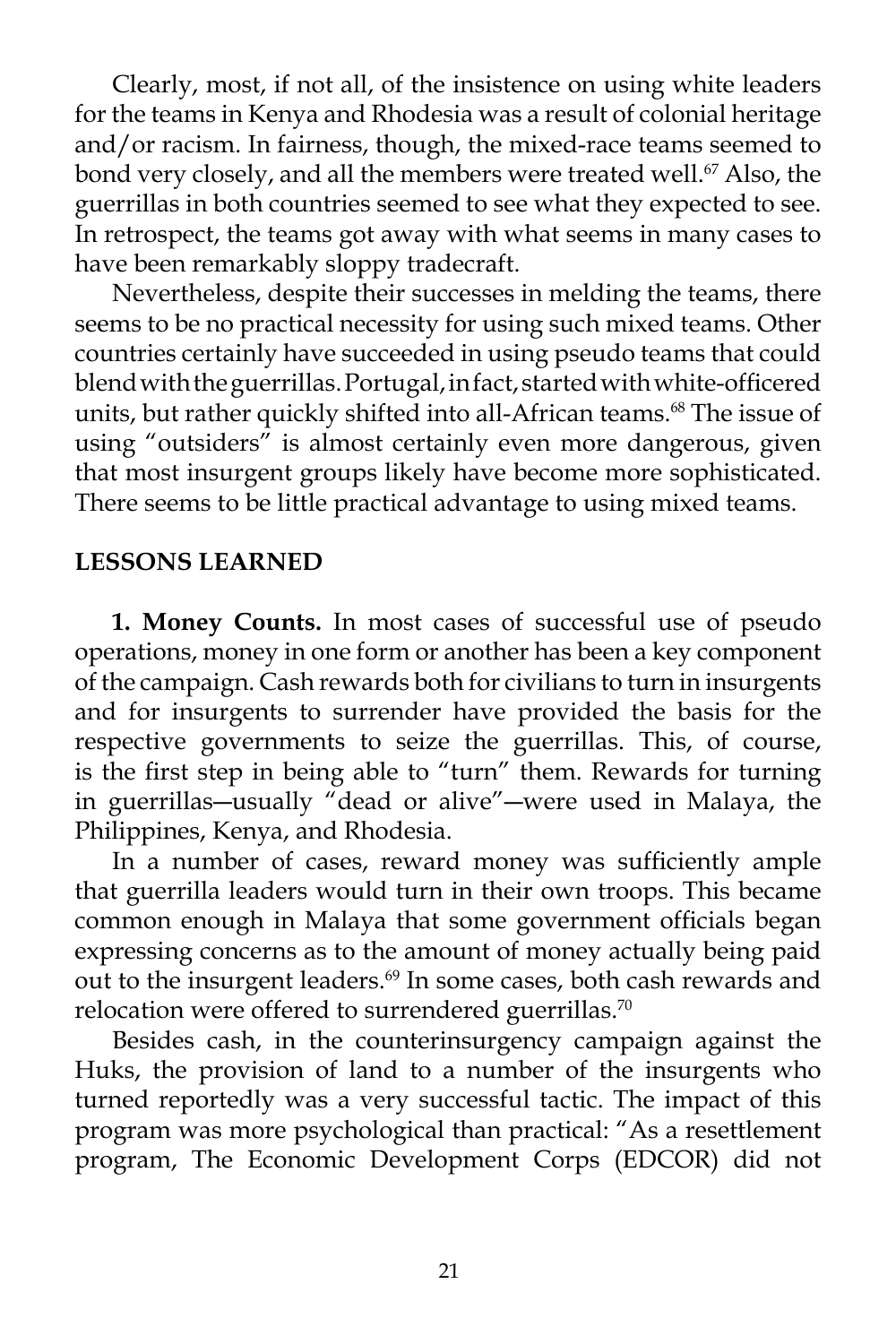accomplish a great deal. I doubt if more than perhaps 300 families of Huks were resettled under that program. But I will guarantee you that at least 3,000 Huks surrendered. . . "71 The program became even more restrictive later, limited to only those Huks who actually participated in operations against their former comrades.

 In the larger picture, of course, the use of reward money or other inducements as tools for counterinsurgency must be done with some discretion. Originally in Kenya, the British administration offered a bounty of five pounds for the first small units that killed an insurgent.<sup>72</sup> The result was that few live insurgents were surrendered. Similarly, the use of "wanted dead or alive" bounties is not desirable (except perhaps for major insurgent leaders) since the odds are good that the guerrilla will be brought in dead. First, it must be determined if the person was, in fact, a guerrilla and not simply a personal enemy of the person seeking a reward. Second, a corpse is of little intelligence value.

 Where the bounty system has worked very well is when it has been used for getting live guerrillas under government control. This particularly has been an advantage for pseudo operations. It is a relatively small step for an insurgent who has turned himself in to receive a reward and then to agree to actively work for the government for even more money.

 **2. The alternative to cooperation can be dire.** A pattern among the successful efforts at pseudo team recruitment of former guerrillas is that, although the carrot of financial rewards is valuable, the stick of noncooperation can be even more significant. Guerrillas who have not agreed to join have faced the prospect of severe punishment, including execution. In the case of Kenya, for example, by 1956, some 1,000 captured guerrillas had been hanged.<sup>73</sup> Similar levels of punishment were present in Rhodesia.

 The most interesting factor in this "recruiting tool" is that one would expect the guerrillas who joined the pseudo units under such threats to be looking for the first opportunity to escape or to betray their teams. Rather surprisingly, instead they almost inevitably remained loyal and very effective members of their units. Despite the large numbers of pseudo missions in Kenya and Rhodesia, there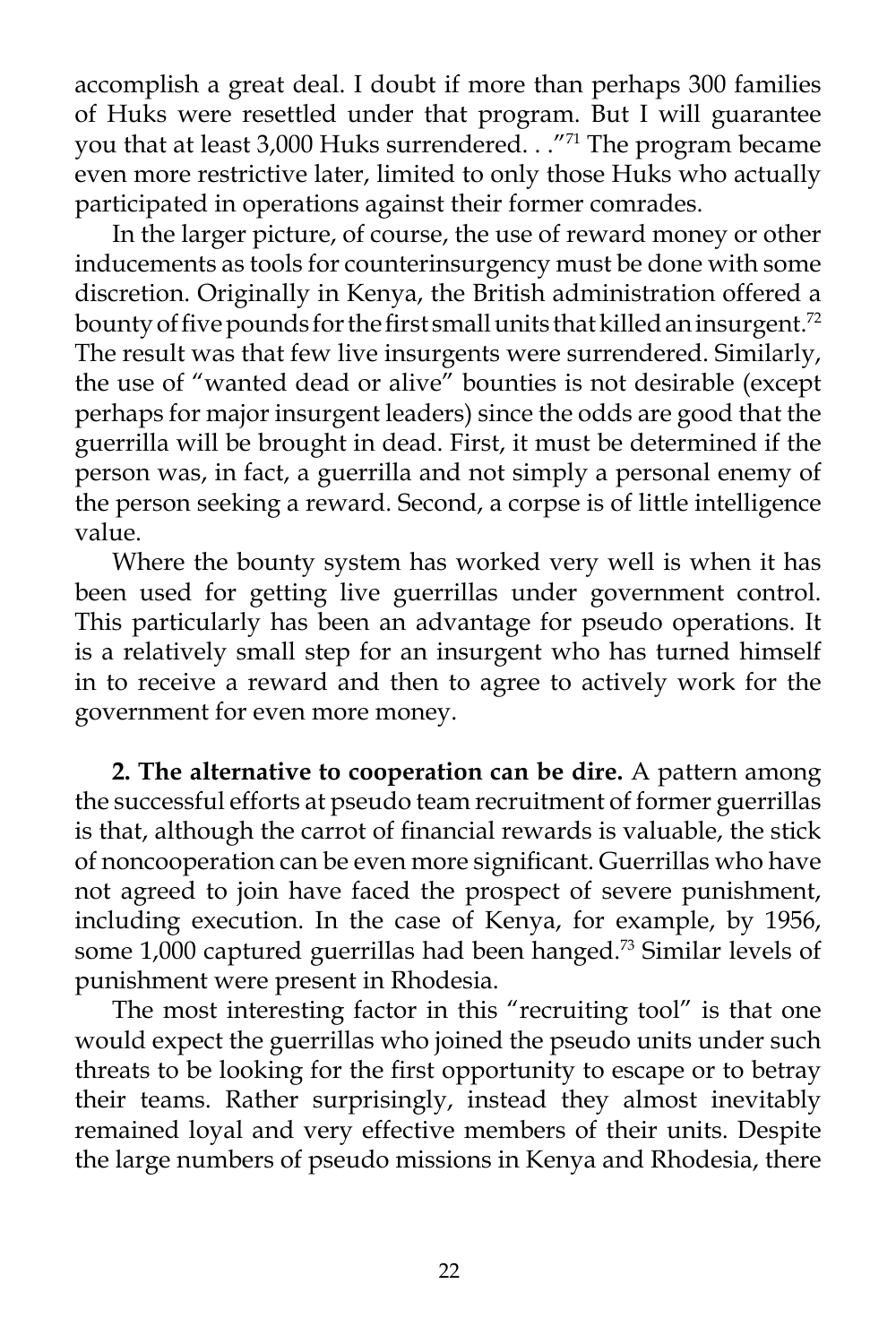were only a handful of examples of betrayal or desertion. The lesson from both these countries was that, given good leadership and tight unit cohesion, the ex-guerrillas were every bit as loyal and effective as the government troops.

 **3. Coordination is critical.** Coordination of the operations of pseudo teams with other military operations is critical. Two opposing requirements constantly face the planners of pseudo operations. If details of ongoing operations are disseminated too broadly, the odds of leaks leading to disclosure of team operations are increased exponentially. This clearly can result in team members being exposed and killed by government opponents. On the other hand, if pseudo team operations are held too closely, teams can be in danger from the operations of their own side. This, in fact, occurred in one operation early in the use of pseudo operations in Rhodesia.<sup>74</sup> In June 1978, another team was killed due to an error in coordination between operating boundaries.<sup>75</sup>

 The principal tool used in deconflicting Selous Scouts operations from those of army and police forces was "frozen areas." The official description of how frozen areas would be established read as follows:

A Frozen Area is a clearly defined area, in which Security Forces are precluded from operating, other than along main roads. Army Security Forces already in an area to be declared "Frozen" will be withdrawn from such an area by the time stipulated in the signal intimating that such an area is to be "Frozen." This signal must be acknowledged by the recipient. The above ruling also applies to all armed members of the Services and Government Departments with the exception of:

- a. Those personnel tasked to operate exclusively along the Cordon Sanitaire.
- b. Those personnel stationed at Protective or Consolidated Villages and establishments provided with a permanent guard in which case they are restricted to 1000 metres from the perimeter of such establishments.
- c. In the event of a vehicle breakdown, ambush, or mine deterioration on the main road within a Frozen Area, those personnel involved are to remain in close proximity of their transport.<sup>76</sup>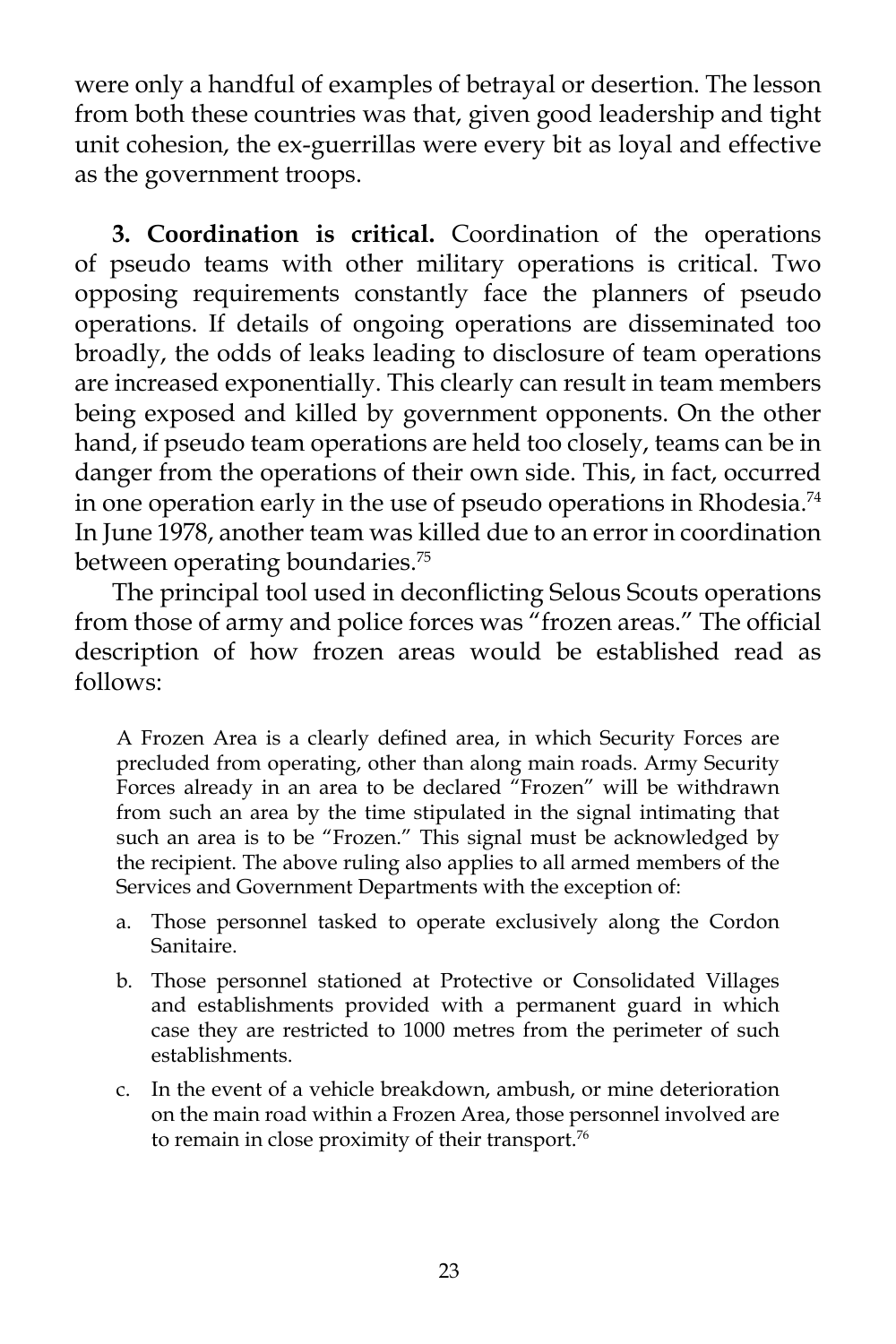A similar system was used in Kenya in which pseudo operations were coordinated with district operations rooms. Areas would be cleared, but reportedly "it was not easy."<sup>77</sup> As with Rhodesia, there were occasional breakdowns leading to security forces interfering with the pseudo teams.<sup>78</sup>

 **4. Breaking guerrilla communications systems is a key tool.** One common pattern for success in these pseudo operations has been weaknesses in the communications system of the targeted guerrilla groups. A key step in preparing the environment in Malaya was Special Branch's breaking of the guerrillas' primary courier system. This forced them to rely on a slower, more cumbersome system that was prone to being intercepted by the British.<sup>79</sup>

 Two aspects of the ZANLA command and control system made the operations of the Selous Scouts easier. The first was that the insurgents did not have radio communications. As a result, they had to rely on couriers, messengers, and written communications. These were slow and cumbersome, and enabled the Scouts to break into the middle of the system.<sup>80</sup>

 The second aspect was that command was very decentralized, somewhat unsurprising in many insurgent groups. This decentralization made it easier for pseudo teams to convince actual guerrillas of their authenticity. It also had a critical impact on the teams' ability to impact the guerrilla groups: "In general, the Selous Scouts achieved less success in penetrating the tighter, more disciplined ranks of ZIPRA than was the case in the unstructured command and control groupings of ZANLA."81

 **5. Effectiveness of pseudo operations depends in large part on the effectiveness of response forces.** In both the cases of Rhodesia and Kenya, the practical impact of the pseudo teams was dependent in part on how effectively military units responded to the intelligence they provided. Certain units seemed to provide more effective military operations against the insurgents. Reid-Daly noted the key aspects of the response troops: "There are three prime qualities required of a soldier employed in fireforce duties. They are: 1. to be highly aggressive; 2. to be an accurate snap shottist; [sic] 3. to have plenty of initiative."82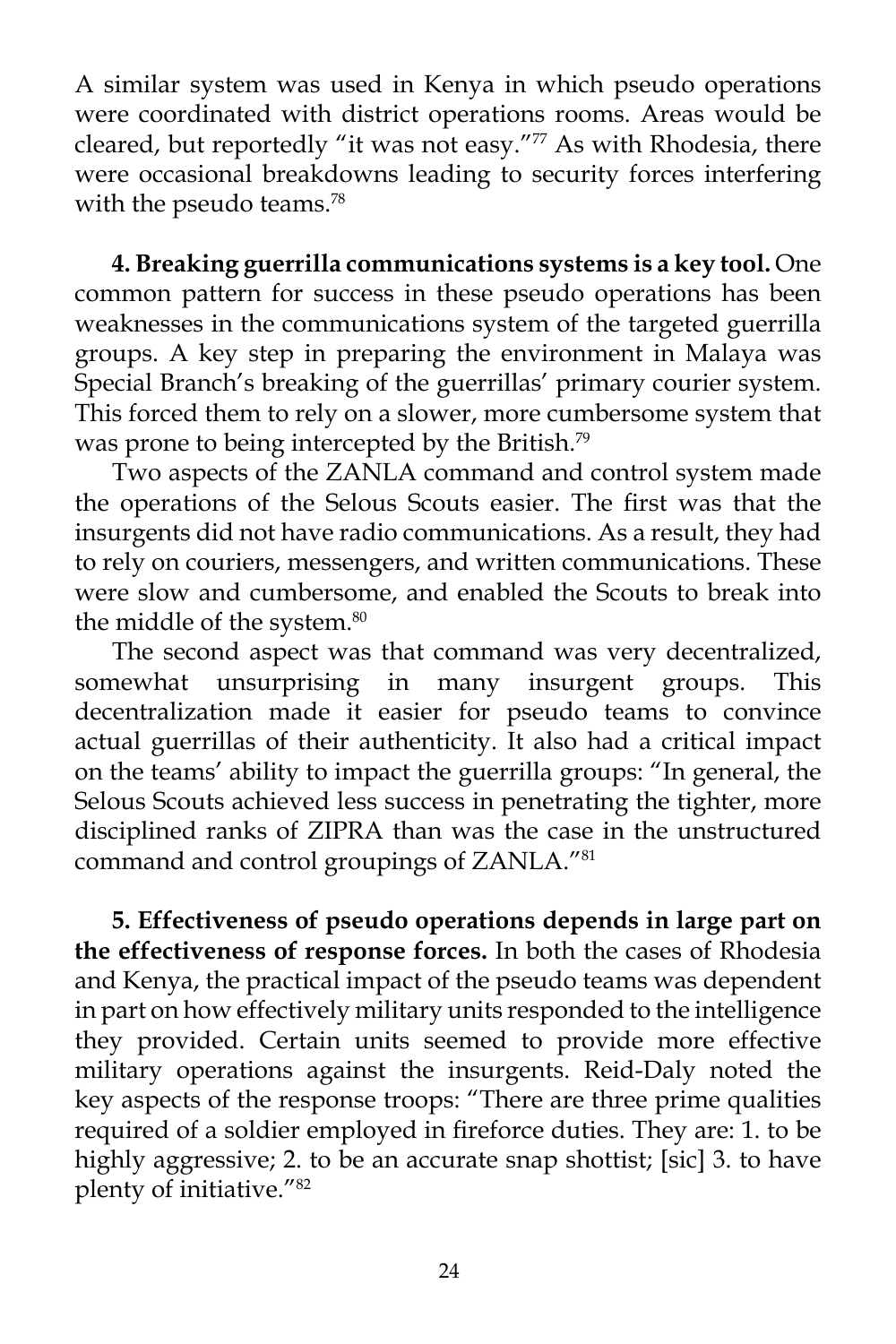The Rhodesian military developed a special response force to convert the intelligence provided by the Selous Scouts into military strikes. The force was called Fireforce, and was equipped with the few helicopters that Rhodesia possessed; later it also was augmented with paratroopers.<sup>83</sup> The best unit for response in Rhodesia reportedly was the Rhodesian Light Infantry which worked regularly with the Selous Scouts.<sup>84</sup>

 Kitson also observed in the case of Kenya that members of the Kenya Regiment were particularly good at operations since all their men spoke Swahili and understood the area of operations very well.<sup>85</sup> On the other hand, the Kenya Regiment caused some problems for Kitson's teams since it conducted some unilateral pseudo operations designed to kill guerrilla groups rather than using them for intelligence roles.<sup>86</sup>

 Connected with the issue of response forces is how to coordinate the removal of pseudo teams once the response forces are called in. This proved somewhat less of a problem in Kenya since the response units typically consisted of elements controlled by police. As such, they normally focused on capturing the insurgents. Nevertheless, as Kitson noted, when police seized pseudo team members who had arranged for the guerrillas' arrests, they "got their share of the bruises."87

 **6. The role of "turned" guerrillas is critical.** There are two key aspects in the role of captured guerrillas who cooperate with the government and their effect on pseudo operations. First, even if the guerrillas are not used in the field with the pseudo teams, they are critical in providing current information on how the guerrillas operate. This can include such aspects as personality profiles of guerrilla leaders, current recognition codes and communications procedures, and general operating techniques.

 Without this current intelligence, pseudo operations have no chance of long-term success. A corollary of this requirement is that the government needs a reasonably steady supply of cooperative captured guerrillas. Most guerrilla groups will change their communications and codes very regularly as a routine security measure. In many cases, these techniques will involve relatively low tech methods such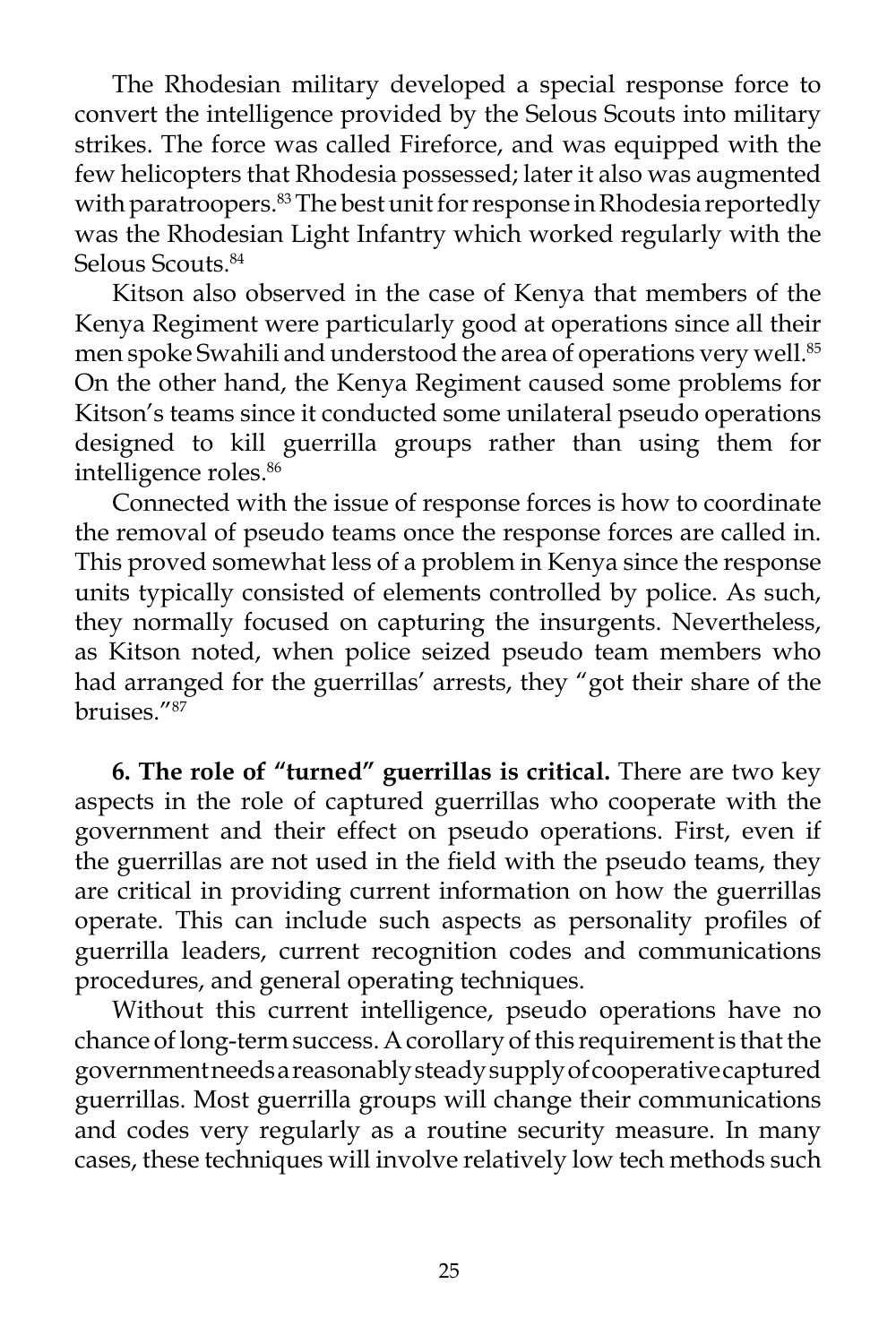as special visual signals or dead drops. The absolute best source for this level of information is a recently captured guerrilla.

 Beyond their intelligence value, cooperative guerrillas can be crucial in training pseudo teams. They can provide details of the ideological underpinnings of individual guerrillas, details of their training and customs, and habits in the field. In short, they can teach government pseudo personnel how to think like guerrillas.

 The second key use of cooperating guerrillas is, of course, as members of operational teams. In some cases, it appears as though government pseudo teams have had some success without using former guerrillas, but these cases have been the exception rather than the rule. For all the reasons discussed earlier, guerrilla team members can be crucial in providing credibility to pseudo teams. If the capture and subsequent "turning" of guerrillas is handled surreptitiously, then they can be re-inserted into areas in which they have operated previously.

#### **CONCLUSIONS**

 Pseudo operations have proven to be a valuable tool in several foreign counterinsurgency campaigns. In general, they have been best suited for collecting intelligence information that would be difficult to acquire through other means. When used for offensive operations, the best use for pseudo teams is to capture or kill key guerrilla leaders. The teams typically have been controlled by police services, but this largely was due to weaknesses in the respective military intelligence systems.

 In the best situations, pseudo teams can enter a synergistic cycle in which their capture of guerrillas leads to more accurate intelligence which in turn results in capturing more guerrillas. Capture should always take priority over killing insurgents. Whether the captured guerrillas are used primarily for gaining current intelligence or are actually part of pseudo teams, their willing and active cooperation is essential for the success of pseudo operations.

 Many of the early pseudo operations look in retrospect to be rather amateurish in terms of tradecraft. Nevertheless, they worked very well. It is likely that most guerrilla movements have become more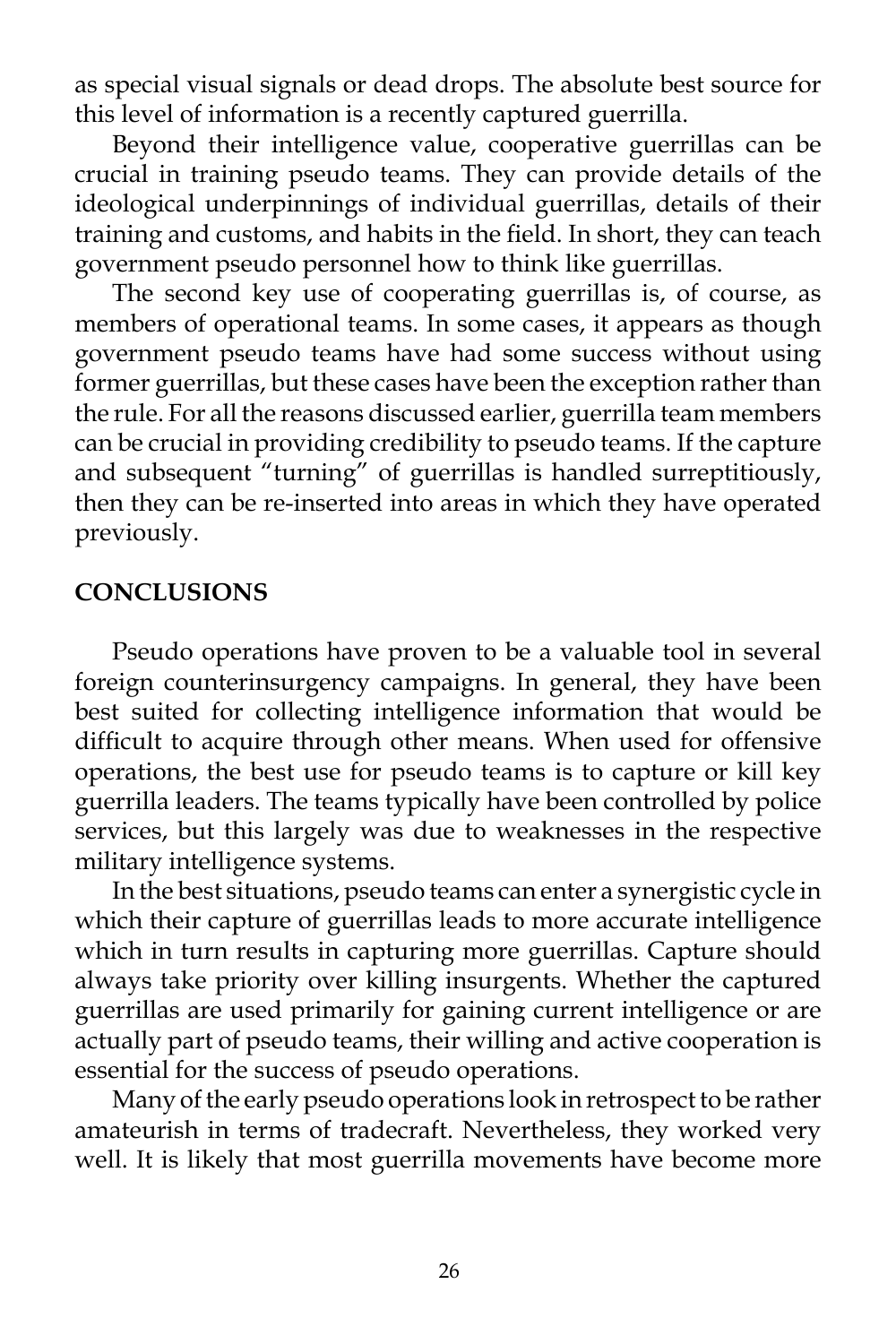sophisticated in their operations; as a result, pseudo teams must also develop better techniques. The pseudo operations strategy, however, still should provide major benefits against insurgent groups.

### **ENDNOTES**

 1. Michael McClintock, *Instruments of Statecraft: U.S. Guerrilla Warfare, Counterinsurgency, and Counterterrorism, 1940-1990*, New York: Pantheon, 1992. Available at *http://www.statecraft.org/about.html*.

 2. Major Lawrence M. Greenberg, *The Hukbalahap Insurrection: A Case Study of a Successful Anti-Insurgency Operation in the Philippines―1946-1955*, Washington DC: U.S. Army Center of Military History, 1995, pp. 118-119.

3. *Ibid*., p. 125.

4. McClintock, Chapter 4.

 5. Noel Barber, *The War of the Running Dogs: The Malayan Emergency: 1948-1960*, New York: Weybright and Talley, 1971, pp. 239-251.

6. *Ibid.,* p. 196.

 7. Edgar O'Balance, *Malaya: The Communist Insurgent War, 1948-1960*, Hamden, CT: Archon, 1966, p. 126.

 8. For a contemporary argument on the importance of this publicity, see F. H. Lakin, *A Study of Surrender Behaviour Among Chinese Communist Terrorists in Malaya*, Operations Research Section (Psychological Warfare) Memorandum No. 1/53 (declassified from Secret), 1953, United Kingdom National Archives reference WO 291/1763.

 9. Frank Kitson, *Gangs and Counter-Gangs*, London: Barrie and Rockliff, 1960, p. 19.

 10. For a detailed examination of British intelligence operations in Kenya, see Randall W. Heather, "Intelligence and Counter-Insurgency in Kenya, 1952- 56," *Intelligence and National Security,* 5/3 July 1990, pp. 57-78. For a broader examination of British intelligence doctrine for counterinsurgency, see Keith Jeffrey, "Intelligence and Counter-Insurgency Operations: Some Reflections on the British Experience," *Intelligence and National Security,* 2/1 January 1987, pp. 118-145.

 11. Kitson*, Gangs,* p. 19. 12. *Ibid.*, p. 65. 13. *Ibid.*, p. 135. 14. *Ibid.,* p. 76. 15. *Ibid.,* p. 101. 16. *Ibid.,* p. 126.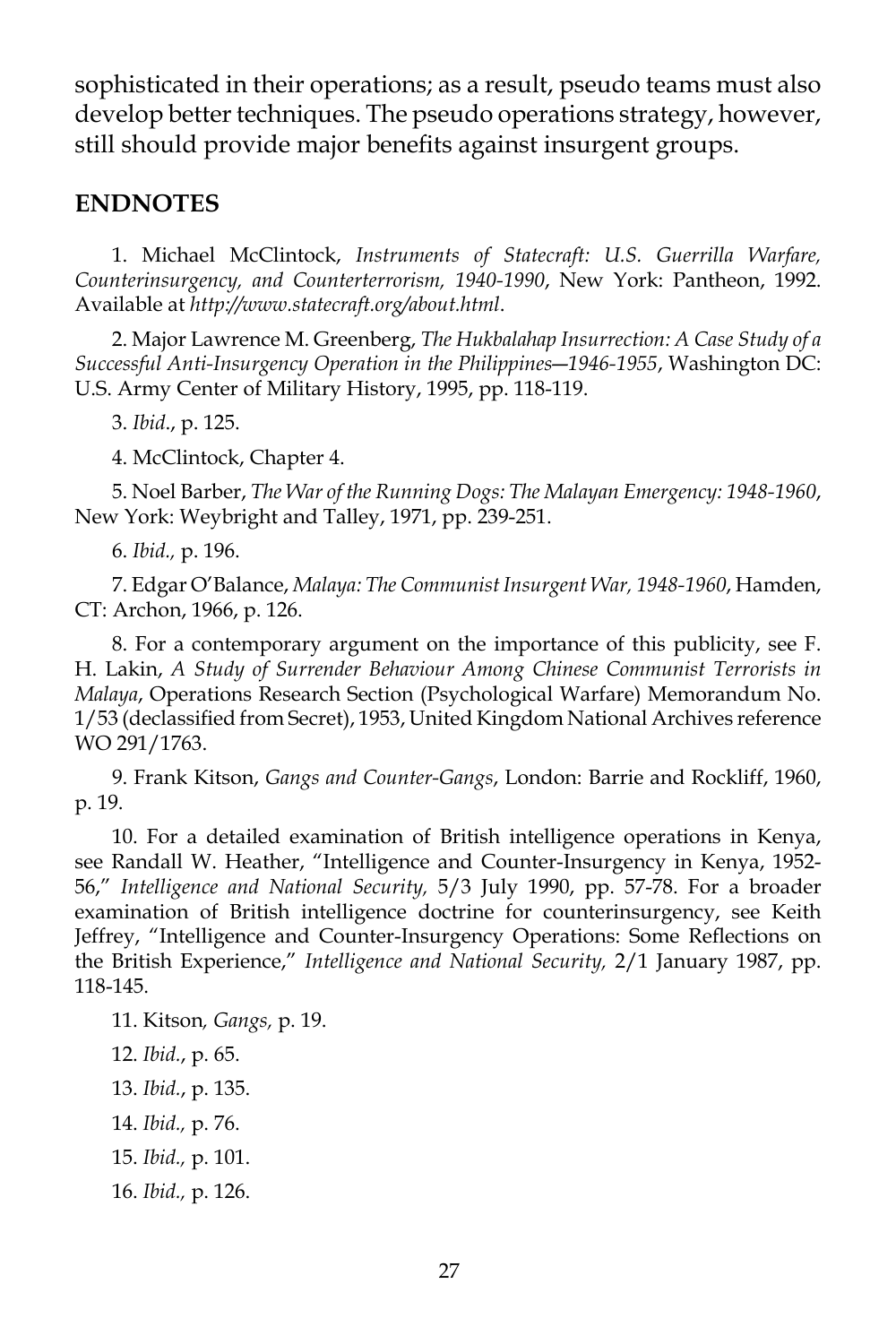17. *Ibid.,* pp. 126-127.

18. *Ibid.,* p. 171.

19. *Ibid.,* p. 166.

 20. Alf Andrew Heggoy, *Insurgency and Counterinsurgency in Algeria*, Bloomington, Indiana: Indiana University Press, 1972, p. 175.

 21. For an excellent treatment of the GCMA, see Philippe Pottier, "Groupement de Commandos Mixtes Aéroportés: A French Experience in Counterinsurgency," *Small Wars and Insurgencies*, forthcoming.

 22. Major Gregory D. Peterson, *The French Experience in Algeria, 1954-1962: Blueprint for U.S. Operations in Iraq*, Ft. Leavenworth, KS: School of Advanced Military Studies, p. 33.

23. *Ibid*., pp. 32-33.

 24. John Pimlott, "The French Army: From Indochina to Chad, 1946-1984," in Ian F. W. Beckett and John Pimlott, *Armed Forces & Modern Counter-Insurgency*, New York: St. Martin's Press, 1985, p. 66.

 25. Martin S. Alexander and J. F. V. Kieger, "France and the Algerian War: Strategy, Operations, and Diplomacy," *Journal of Strategic Studies*, Vol. 25, No. 2, June 2002, pp. 6-7.

 26. Heggoy, p. 173, argues that after 1956, "single terrorists or small cells of two or three guerrillas represented the rebels and, for all practical purposes, soon came to play the only active armed role." Although perhaps overstated, the FLN clearly was having critical command and control problems within the interior of Algeria by this point.

 27. Abder-Rahmane Derradji, *The Algerian Guerrilla Campaign: Strategy & Tactics*, Lewiston, Canada: The Edwin Mellen Press, 1997, p. 204.

 28. For details, see Alistair Horne, *A Savage War of Peace: Algeria 1954-1962*, London: MacMillan, 1977, pp. 255-257.

 29. For details of the early period of the insurgency, see Anthony R. Wilkinson, *Insurgency in Rhodesia, 1957-1973: An Account and Assessment*, London: The International Institute for Strategic Studies, Adelphi Paper 100, 1973.

 30. Bruce Hoffman, Jennifer M. Haw, and David Arnold, *Lessons for Contemporary Counterinsurgencies: The Rhodesian Experience*, Santa Monica, CA: RAND, 1991, p. 16.

 31. For details on the command and control system, see J. K. Cilliers, *Counter-Insurgency in Rhodesia*, London: Croom Helm, 1985, pp. 60-77.

32. *Ibid*., p. 223.

 33. *Ibid*., p. 71. For a detailed survey of developments in Rhodesian military intelligence, see Cilliers, pp. 224-232. Also see Hoffman, *et al.*, pp. 28-29.

 34. Lieutenant Colonel R. F. Reid-Daly, *Pamwe Chete: The Legend of the Selous Scouts,* Weltevreden Park, South Africa: Covos-Day Books, 1999, p. 10.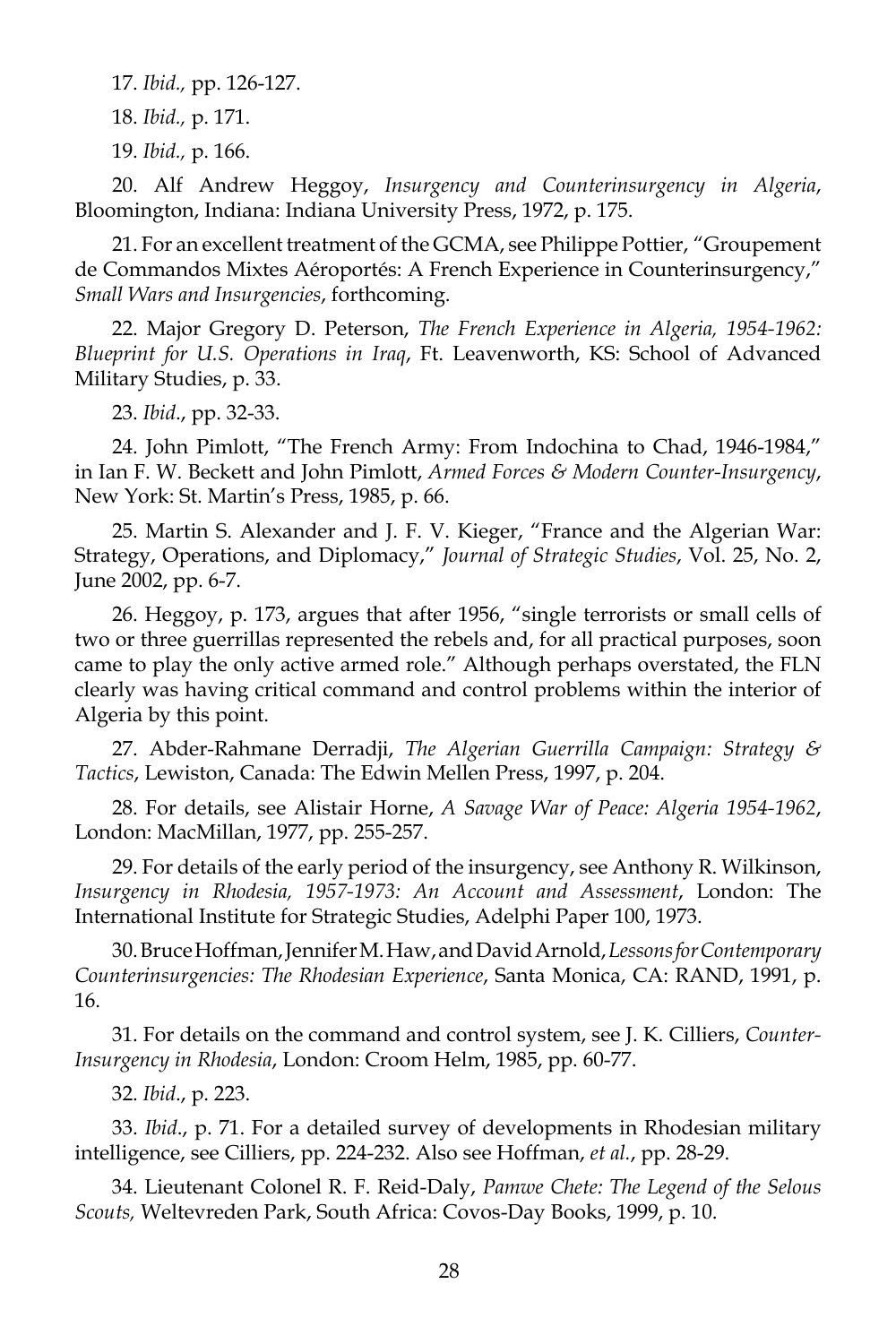35. For details, see Ian F. W. Beckett, *The Rhodesian Army: Counter-Insurgency 1972-1979* at *http://members.tripod.com/selousscouts/rhodesian%20army%20coin%207 2\_79%20part2.htm*.

36. *Ibid*., p. 52.

 37. *Ibid*., pp. 56-57. Reid-Daly notes that he had to fight hard for this extra pay.

38. *Ibid*., p. 54.

39. *Ibid*., p. 70.

40. Cilliers, p. 27.

41. Reid-Daly, p. 302.

42. *Ibid.,* p. 276.

 43. For example, 18 civilians were killed in an ambush of what was believed to be a military vehicle in Zambia in 1979. Reid-Daly, p. 462.

 44. The chief of Rhodesian intelligence also concluded that these raids generally were counterproductive. Ken Flower, *An Intelligence Chief on Record: Rhodesia into Zimbabwe, 1964 to 1981,* London: John Murray, 1987, pp. 150-151.

45. For his account of the raid, see Reid-Daly, pp. 191-247.

 46. For an extended excerpt of UN condemnation of this operation, see David Martin and Phyllis Johnson, *The Struggle for Zimbabwe: The Chimurenga War,* New York: Monthly Review Press, 1981, pp. 241-242. The authors, who clearly supported the liberation cause, also state that they visited the camp shortly before the raid and claim that they saw no evidence that it was anything but a refugee camp.

47. *Ibid*., p. 105.

48. *Ibid*., pp. 106-107.

49. Cilliers, p. 132.

 50. John P. Cann, *Counterinsurgency in Africa: The Portuguese Way of War, 1961- 1974,* Westport, CT: Greenwood, 1997, pp. 96-102.

 51. Ian F. W. Beckett, "The Portuguese Army: The Campaign in Mozambique, 1964-1974," in Ian F. W. Beckett and John Pimlott, editors, *Armed Forces & Modern Counter-Insurgency*, New York: St. Martin's Press, 1985, p. 149.

52. *Ibid.*

 53. For further details on issues surrounding the Special Teams, see Henri J. Barkey and Graham E. Fuller, *Turkey's Kurdish Question*, New York: Carnegie Commission on Preventing Deadly Conflict, 1998, pp. 148-149.

54. Reid-Daly, pp. 140-141.

 55. For example, see Kitson, *Gangs*, p. 78. He also notes that in the early period of the pseudo gangs, such fines were useful since it was hard to get sufficient funds from the British government.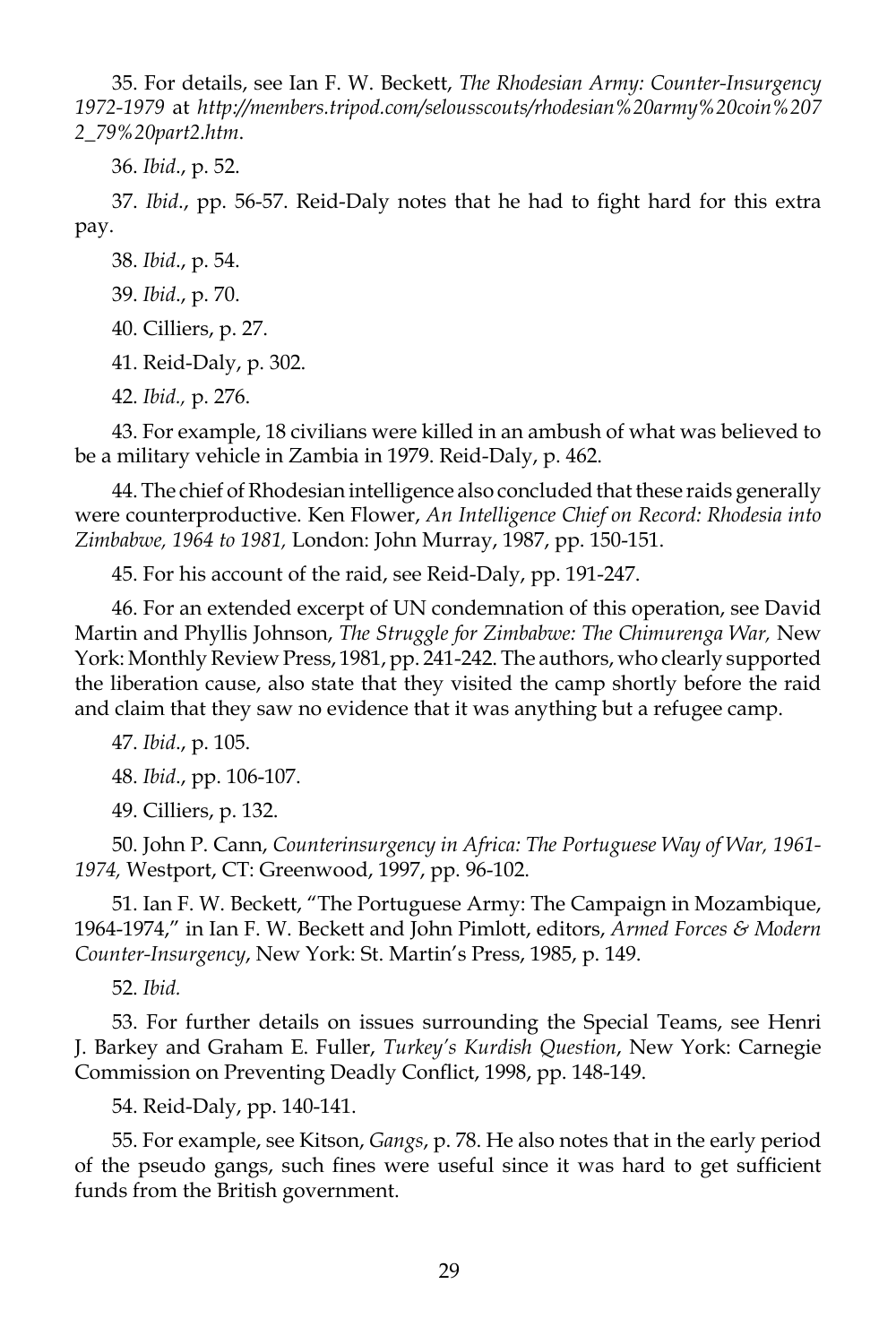56. For a detailed examination of British counterinsurgency doctrine, see Thomas R. Mockaitis, *British Counterinsurgency, 1919-1960*, London: Macmillan, 1990.

 57. The Rhodesian chief of intelligence also blamed an attitude shift among the Selous Scouts for supervision problems: ". . . the Scouts abandoned all pretensions to secrecy, attracting attention rather than deflecting it . . . and emerging as the glamour boys of the Army." Ken Flower, *An Intelligence Chief on Record: Rhodesia into Zimbabwe, 1964 to 1981,* London: John Murray, 1987, p. 124.

58. Kitson, *Gangs*, pp. 185-188.

 59. Frank Kitson, *Bunch of Five,* London: Faber & Faber, 1977, p. 151. For a more detailed treatment of how Kitson argues this should work in practice, see Frank Kitson, *Low Intensity Operations: Subversion, Insurgency, and Peacekeeping*, London: Faber and Faber, 1991, pp. 95-131.

60. Reid-Daly, p. 69.

61. *Ibid*.

 62. Reid-Daly, pp. 80-81, notes that in one of the first Selous Scouts operations, the team was compromised by an over zealous Special Branch officer who arrested all the insurgent contacts the team identified. The British tended to be very careful in dealing with this issue. They, in fact, reportedly did not arrest mid-level MRLA officials when discovered in hopes that they could lead to greater gains. Anthony Short, *The Communist Insurrection in Malaya, 1948-1960,* New York: Crane, Russak, 1975, pp. 361-362.

63. *Ibid.,* pp. 93-94.

64. *Ibid.*, pp. 349-354.

65. Kitson, *Gangs*.

 66. Kitson, *Gangs*, p. 83. The explanation worked long enough for the pseudo team to overpower the group of Mau Mau.

 67. As one example, in Reid-Daly's study, an appendix includes all the awards citations for the Selous Scouts. African Scout members were very well-represented for gallantry and service awards.

68. Cann, pp. 96-98.

 69. Noel Barber, *The War of the Running Dogs: The Malayan Emergency: 1948- 1960,* New York: Weybright and Talley, 1971, p. 70.

 70. Robert Thompson, *Defeating Communist Insurgency: Experiences from Malaya and Vietnam*, London: Chatto & Windus, 1966, p. 88.

 71. Statement by one of the principal U.S. advisors to the Philippine counterinsurgency campaign. Quoted in McClintock, Chapter 4.

 72. "Kikuyu Hammered on the Anvil," *The Daily Nation*, Kenya, April 15, 2004.